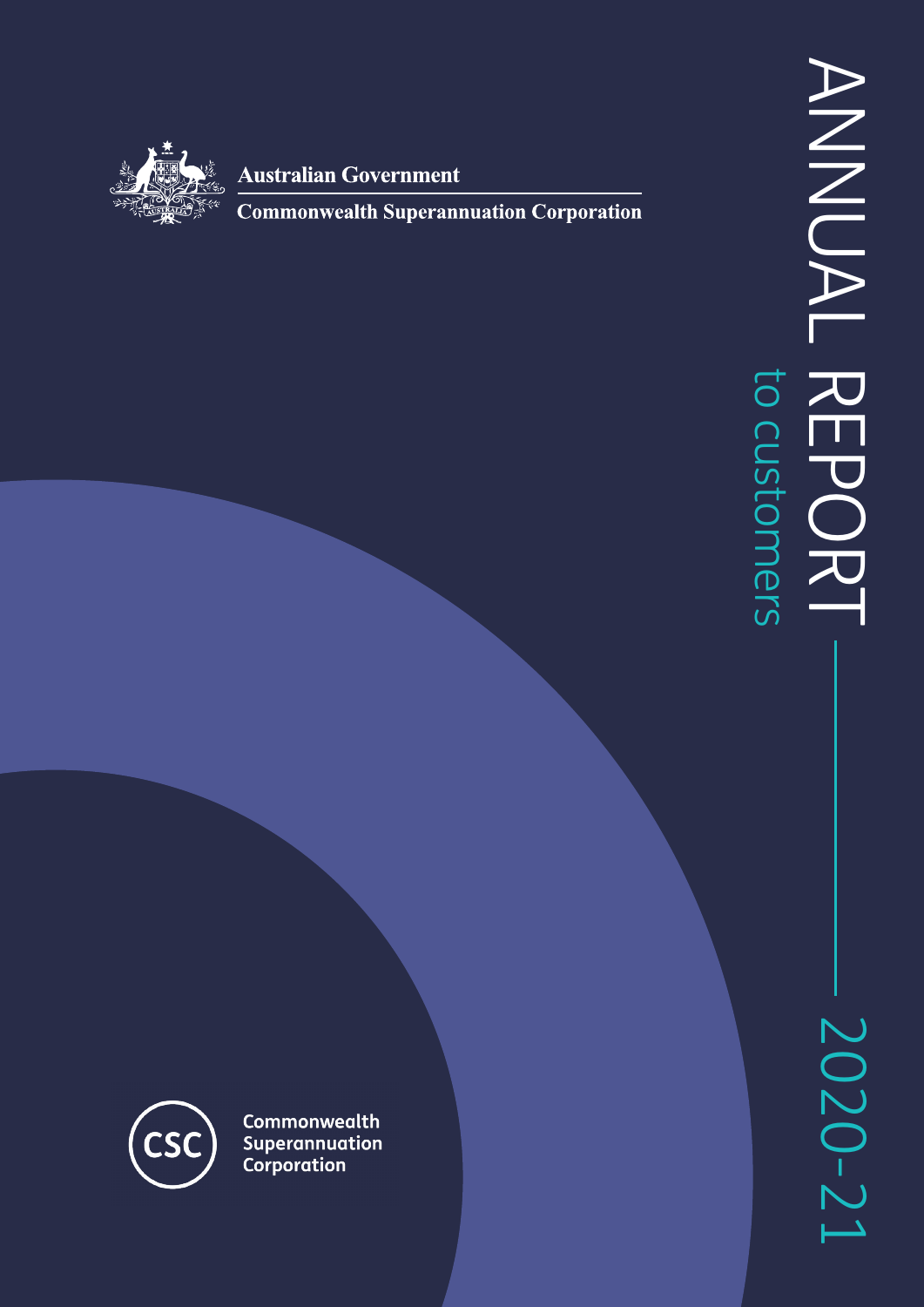Report from our Chair

> **Our** Board

# **CONTENTS**

# **01**

Our investment management

# **04**

About our

# schemes

**02**

**05**

Your

investments

**03**

Financial Overview

**06**

# **About this report**

This is the annual report for the year ended 30 June 2021 to members of the: Public Sector Superannuation Scheme (PSS) ABN: 74 172 177 893 RSE: R1004595 Commonwealth Superannuation Scheme (CSS) ABN: 19 415 776 361 RSE: R1004649 Military Superannuation and Benefits Scheme (MilitarySuper) ABN: 50 925 523 120 RSE: R1000306 Public Sector Superannuation accumulation plan (PSSap) ABN: 65 127 917 725 RSE: R1004601 Commonwealth Superannuation Corporation retirement income (CSCri) ABN: 65 127 917 725 RSE: R1004601 Australian Defence Force Superannuation Scheme (ADF Super) ABN: 90 302 247 344 RSE: R1077063

This report was prepared in September 2021 by Commonwealth Superannuation Corporation (CSC) (ABN: 48 882 817 243 AFSL: 238069 RSEL: L0001397). CSC manages and is responsible for all aspects of PSSap and CSCri, including investment strategy, administration and member communications.

CSC is licensed under the *Corporations Act 2001* and the *Superannuation Industry (Supervision) Act 1993*. CSC is the trustee of five regulated superannuation schemes: CSS, PSS, MilitarySuper, PSSap, ADF Super. CSC also administers six exempt public sector and military schemes.

# **General advice only**

Any financial product advice in this report is general advice only and has been prepared without taking account of your personal objectives, financial situation or needs. Before acting on any such general advice, you should consider the appropriateness of the advice, having regard to your own objectives, financial situation and needs. You may wish to consult a licensed financial adviser. You should obtain a copy of the Product Disclosure Statement (PDS) for the relevant scheme and consider its contents before making any decision regarding your super.

# **Financial advice for your needs and goals**

Obtaining professional advice from an experienced financial planner can help you reach your financial goals. CSC's authorised\* financial planners provide 'fee for service' advice, which means you receive a fixed quote upfront. There are no obligations, commissions or hidden fees.

To arrange an initial advice appointment please call **1300 277 777** during business hours. If you wish to find out more, please visit **csc.gov.au**

\*CSC's authorised financial planners are authorised to provide advice by Guideway Financial Services (ABN 46 156 498 538, AFSL 420367). Guideway is a licensed financial services business providing CSC financial planners with support to provide members with specialist advice, education and strategies.

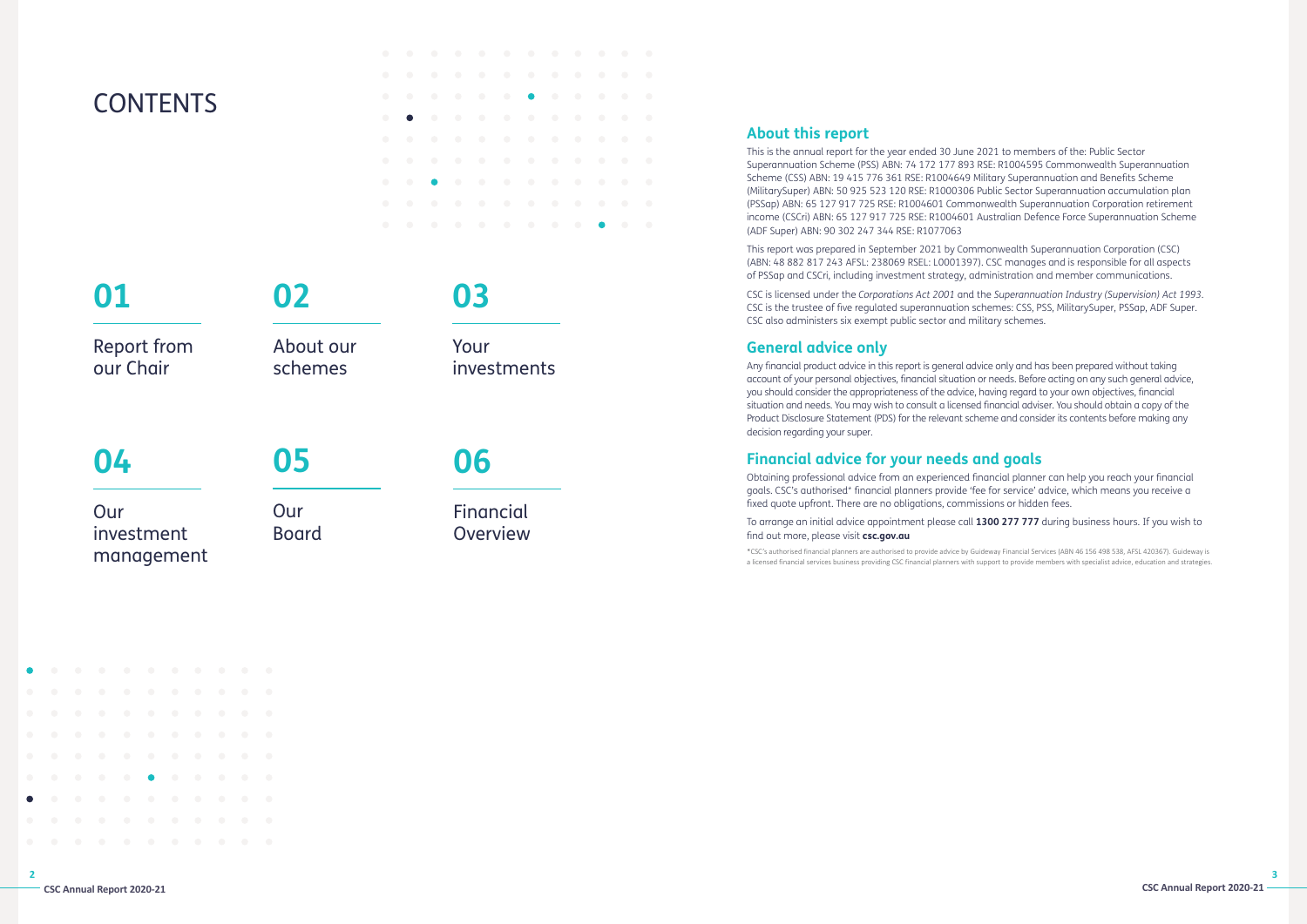**4**

# Chair's Report

# REPORT FROM OUR CHAIR



# **Introduction**

Looking back on the 2020–21 year it would be safe to say it was a period full of significant events. The superannuation industry was no exception.

However, it was also a year that saw more stability and less volatility in relation to the COVID-19 pandemic and financial markets.

With the development of COVID-19 vaccines, a better understanding of the virus and governments and the broader population continually getting better at managing and controlling the spread of the disease, the light at the end of the tunnel is slowly getting bigger and brighter.

Of course, the COVID-19 pandemic continued to impact every corner of the globe and it will for some time. The way we work and live, financial markets, travel, trade, international relations and politics have all been impacted and changed to some degree by this pandemic.

For our part, CSC has responded well to the challenges that the pandemic has thrown at us.

# **Investment performance**

Our investment strategy has held firm in the past 12 months. Our investment focus is to secure adequate retirement outcomes for our customers and our capital preservation bias has resulted in minimising the negative impacts on investment returns.

While the pandemic has interrupted our lives and livelihoods, your investments with CSC have grown strongly. Agile management of risks that were building in February 2020 has meant that we avoided the worst of the market drawdown in March and built cash that we have subsequently been able to redeploy into opportunities arising from government policy interventions, market behaviour and real economic conditions.

We remain vigilant to the dynamics in global vaccination distribution, monetary policy, public investment programs in green energy, regulatory interventions and the ever-present penetration of technology. To do this we focus on acquiring high-quality private assets that stand to benefit from some of these themes through time and on managing risks proactively as they begin to change the payoff to risk taking.

As a result of these strategies, our default option added more than 18% to retirement balances for the financial year 2020–21.

We take great care to look after your money responsibly and, in doing so, take a long-term view to protecting your savings into the future. We prepare our portfolios for the unknown by considering scenarios such as higher inflation, market corrections, recovery, escalating climate risk, and growth.

I'm sure you will agree that with all the uncertainty in the world at the moment, a dynamic and resilient investment strategy has never been so important. 2020–21 was a robust test of our investment strategy and we are pleased to be able to report that it worked as it was designed to work – to preserve your savings in very uncertain times and then to acquire quality assets only when our indicators signalled sustainable improvement in the fundamentals.

Our investment returns for the 1, 3, 5, 7, 10 and 15 years to 30 June 2021 for the Default, Balanced and MySuper Balanced options of the various schemes have continued to exceed their objectives. And over the medium and long term, investment returns for the 3, 5, 7, 10 and 15 years to 30 June 2021 for the Default, Balanced and MySuper Balanced options of the various schemes have continued to exceed their objectives.

# **Table 1. Investment returns to 30 June 2021 for CSC's Default, Balanced and MySuper Balanced scheme options**

|                          | <b>AUM</b><br><b>\$billion</b> | 1 year<br>(%) | 3 years<br>(%) p.a. | 5 years<br>(%) p.a. | 7 years<br>(%) p.a. | 10 years<br>(%) p.a. | 15 years<br>(%) p.a. |
|--------------------------|--------------------------------|---------------|---------------------|---------------------|---------------------|----------------------|----------------------|
| Inflation                |                                | 3.8           | 1.7                 | 1.8                 | 1.7                 | 1.8                  | 2.2                  |
| <b>Investment option</b> |                                |               |                     |                     |                     |                      |                      |
| <b>CSS Default</b>       | 1.66                           | 18.4          | 8.2                 | 8.7                 | 8.2                 | 8.5                  | 6.6                  |
| <b>PSS Default</b>       | 23.07                          | 18.3          | 8.0                 | 8.6                 | 8.1                 | 8.4                  | 6.5                  |
| MilitarySuper Balanced   | 10.71                          | 18.2          | 8.0                 | 8.6                 | 8.1                 | 7.9                  | 5.7                  |
| PSSap MySuper Balanced   | 15.32                          | 18.2          | 8.0                 | 8.5                 | 8.0                 | 8.4                  | 6.5                  |
| ADF MySuper Balanced     | 0.74                           | 17.9          | 7.8                 | 8.4                 |                     |                      |                      |
| <b>Target return</b>     |                                | 7.3           | 5.2                 | 5.3                 | 5.2                 | 5.3                  | 5.7                  |

Note: Performance is presented net of fees and taxes.

CSC's primary investment objective is to maximise long-term, real (that is, above inflation) returns for customers, with a target of 3.5% p.a. over rolling three-year periods for our Default, Balanced and MySuper Balanced options, while keeping risk to an acceptable level (defined as a probability of loss in no more than three to four years out of 20). This investment objective is designed to provide adequacy in retirement for our average customer. 'Adequacy' is defined by the Australian Superannuation Fund Association (ASFA) as a 'comfortable standard', which accounts for post-retirement cost-of-living adjustments.

# **Managing Climate Change Risk**

The past year has seen an increasing focus on how governments and businesses globally are responding to climate change. Climate change is a core component of CSC's approach to environmental, social and governance issues, commonly referred to as ESG.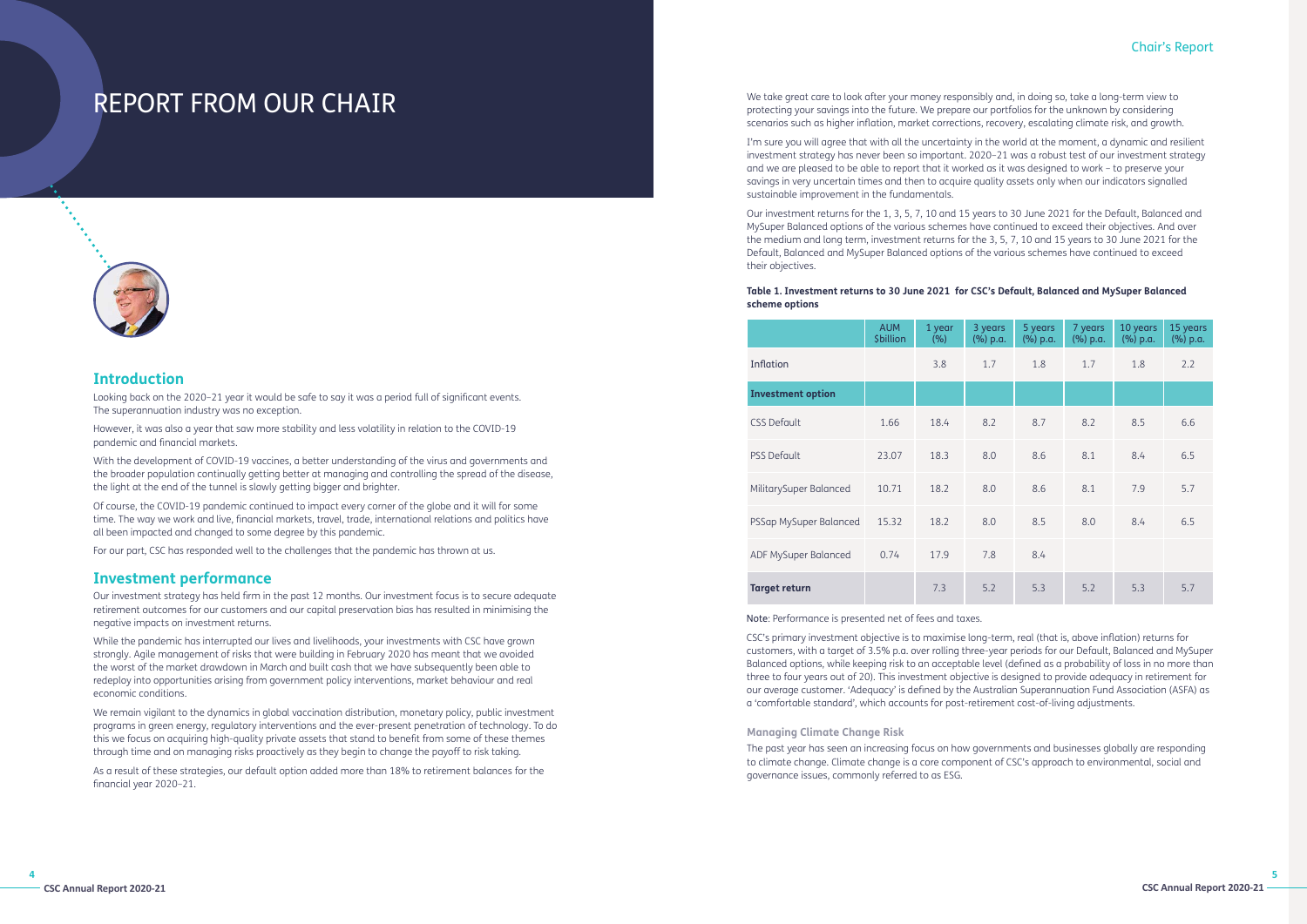**6**

# Chair's Report

At CSC, we believe that there is significant embedded value in companies and organisations that operate ethically and sustainably. A variety of ESG metrics, sourced as widely as possible, assist us in assessing companies' development in these areas. As an active owner of the businesses we buy on your behalf, CSC is focused on engaging with companies to promote genuine sustainable impact. We believe that incremental, consistent changes are more effective in supporting robust and smooth transitions to a more sustainable future.

We manage climate investment risk principally in three ways. The first of these is through renewable investments. We invest in renewable-energy assets and strategies because renewable energy is the most likely future of our global energy system. We have a proud record of investing in both public and private assets in a way that has generated robust returns and, in so doing, has a measurable positive impact on the climate in the future.

Secondly, we invest innovation capital into companies that could produce breakthroughs that leapfrog existing climate solutions. Alongside this, we invest in producers of critical inputs into the new-energy supply chain (e.g., rare earth elements needed for battery production).

Finally, we support robust transitions from fossil fuels. As long-term investors, we can support a transition from fossil fuels that respects the practical demands for energy in our country and around the world, that recognises the labour force impacts of the transition and that understands simply divesting is unlikely to reduce climate risk. In this way, we focus our investment exposures in the relatively cleaner producers and, in the case of Australia for example, we are also investing in renewables and operating with relatively high social and community standards.

We measure our success in this regard by the disciplined generation of returns we generate from investing in climate-relevant strategies and by the impact that these initiatives have on our net portfolio climate footprint over time. While we do not have a specific temperature target, we build our portfolio consistent with achieving the targets of the Paris Agreement.

Our most recent material initiatives in 2020–21 to further reduce our climate footprint were three-fold. The first of these was to divest from undiversified 'pure play' coal companies. From 5 March 2021, CSC portfolios started to exclude undiversified companies that derive 70% or more of their revenue from thermal coal production/extraction. We use divestment only when engagement with companies cannot reduce the risks to the long-term viability of the business (e.g., tobacco, since 2013) and/or because the activity is contrary to Australian Government regulations, sanctions, treaties or conventions (e.g., cluster munitions, since 2011).

The second initiative was to actively reduce the ESG risks of investing in companies that misuse scarce natural resources. To implement this, we've appointed Osmosis Investment Management as an Investment Manager. Osmosis has a robust, effective and objective way to reduce ESG risk and aims to optimise our investment exposure to companies that use water and energy efficiently, and reduce waste.

Sustainability means always seeking the most productive ways to use our scarce natural resources. ESG considerations are an essential part of our broad-based risk management strategy. Because risks interact with each other, we're not focusing on just a single environmental risk. Instead, we've adopted sustainable management across multiple key scarce resources.

The third initiative involved the decarbonisation of our international shares index portfolio. Our investment manager now optimises the passive portfolio to reduce carbon exposure relative to the market-capitalisation weighted index. As a result, this portfolio's carbon footprint is 50% lower than the benchmark.

**Your Future Your Super – significant super industry reforms**

In the 2020–21 Federal Budget, the Government announced a number of significant reforms to super. Called 'Your Future, Your Super', the legislation passed in June 2021 enabled three key measures to be introduced:

• From 1 November 2021, some employees will be 'stapled' to their current super fund for the remainder of their career unless they actively choose another super fund. This measure aims to reduce duplicate super accounts and reduce excess and unnecessary fees.

- A new 'YourSuper' online comparison tool will be available so that people can compare key data on all super funds' MySuper products.
- A new super fund underperformance assessment will be conducted by APRA and published on the ATO's website.

Whilst we believe that the changes will result in fewer Australians having multiple superannuation accounts, there are some risks with the measures that will impact CSC. Firstly, the YourSuper online comparison tool only has very basic information on it when comparing products. It will be important for consumers to supplement this information with further research to be able to make the best decision for them.

Secondly, the underperformance test conducted by APRA only takes into account investment returns and fees. It takes no account of the risk taken to achieve investment returns. Our investment focus is to secure adequate retirement outcomes for our customers and our capital preservation bias has resulted in minimising the negative impacts on investment returns.

We focus on preserving your savings through very poor market environments so that strong market returns can be captured and sustainably built on top of your higher contribution rates.

### **Changes to PSSap and ADF Super**

CSC is always trying to make things better for our customers by advocating for legislative or scheme rule changes and regularly reviewing and looking to improve the products we offer, whether that be super or insurance.

To make the process of transitioning out of the ADF simpler for our customers, we proposed a change to ADF Super to enable those leaving the ADF to retain ADF Super as their superannuation fund of choice, post-service. This resulted in 'ADF Super Choice' being put into place from July 2020, which will allow customers leaving the ADF to keep contributing to ADF Super with their new employer.

In March 2021, we saw changes to PSSap that enable both APS and non-APS employer contributions to be made into a PSSap account at the same time and to make additional contributions regardless of current employment arrangements. The change will also mean PSS or CSS customers can open a PSSap Ancillary account to make personal and non-APS employer contributions and have their super all in one place.

**Supporting veterans in their transition from the Defence force** The Australian Government established the Joint Transition Authority (JTA) within the Department of Defence in October 2020. Along with the Department of Veterans' Affairs (DVA), CSC is a partner agency of the JTA. The purpose of the JTA is to better prepare and support ADF personnel as they transition from military to civilian life. Currently the JTA is in an implementation phase, identifying how services can be better connected and improved across the transition ecosystem.

Outside of our work to improve the connections between Defence, DVA and CSC, our primary role in the transition ecosystem is supporting the financial wellbeing of veterans and their families. CSC provides general advice and information on superannuation and retirement planning via public and in-house seminars and webinars, and general advice delivered person-to-person.

CSC has also undertaken a re-design of our internal processes and resourcing, particularly in relation to veterans who have been medically discharged or who are claiming and/or receiving service-related support payments and services. These changes will result in a more streamlined and needs-based approach to supporting veterans who are transitioning into civilian life.

# **CSC is a safe set of hands when its needed most**

As a corporate Commonwealth entity as well as a superannuation provider, CSC is heavily regulated and required to comply with an array of regulatory obligations. While the regulatory mandate can be quite burdensome for us, it can be a good thing for our customers. I mention this because during times of crisis, volatility or uncertainty, people generally seek guidance and leadership from people or institutions they can trust and depend on. CSC provides our customers with market-leading investment expertise, great service and rigorous governance, risk and compliance processes.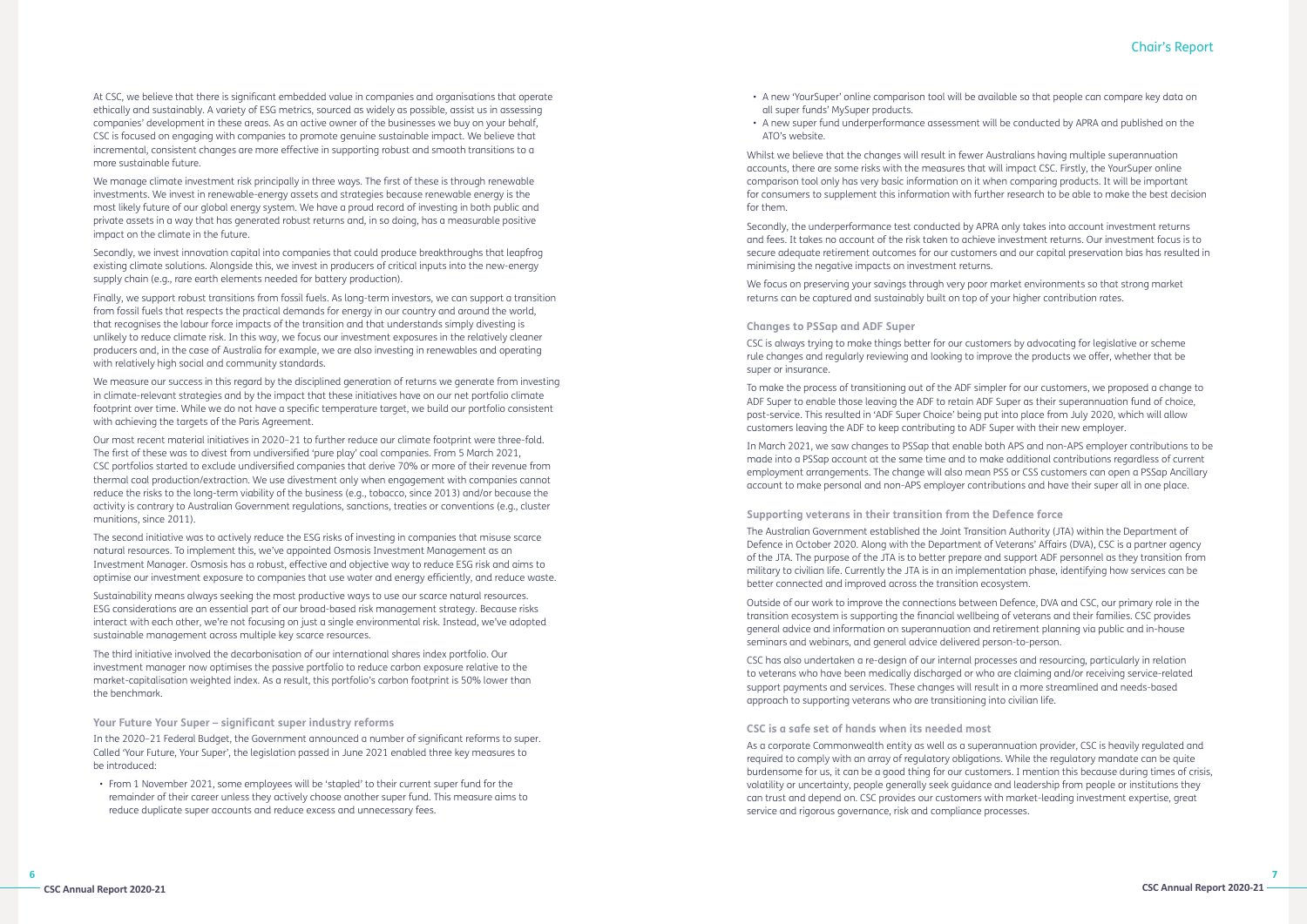# Chair's Report

Our governance, risk and compliance processes and protocols are among the most comprehensive in the Australian public and private financial services sector, not just the super industry.

Because CSC carries the government crest and the accountabilities that come with that, we are a safe set of hands for our customers' super.

# **Listening to our customers - The CSC Compass**

The past year saw us further embed and develop our customer listening program, known as the Compass. Through the Compass we actively seek feedback, comments and insights from our customers, and we use that to see how we've gone and where we should be heading. The Compass points us in the right direction, making sure we're on the right track to meeting our customers' needs.

The Compass is the catalyst to make improvements to our products and services. One such example saw us deliver our customers' super statements digitally for the first time in late 2020. This was a direct result of our Compass customer listening program. Based on that we will continue to deliver digital statements each year and make improvements as a result of customer feedback.

# **A niche specialist super fund for the APS and ADF**

CSC is unashamedly a niche super provider – we aren't the biggest and we aren't for everyone. CSC's customers in the APS and ADF are unique and so is what we offer them, whether that be our investments, our education and advice offerings, or the empathy and understanding our staff demonstrate every day. No other super fund knows our APS and ADF customers like we do.

CSC's customer-centric strategy means we are actively and constantly listening to our customers and transforming our service offering and products around their needs. Based on what our customers tell us, we are changing our business model and the processes and systems we use to ensure we are delivering what our customers want and need.

Everyone who works at CSC is proud to serve those who serve.

# **CSC Board Director and Chair changes**

The end of the 2020–21 saw the seven-year term of CSC's Chair, Patricia Cross, come to an end.

Patricia was an outstanding Chair who led CSC through an incredibly challenging period, which included significant regulatory, market and social change and volatility. Throughout her term, Patricia led CSC with exceptional skill, wisdom and a confident calmness.

Highly regarded and hugely respected, Patricia's stewardship saw CSC achieve solid and consistent investment performance, while also keeping on top of the broader governance, regulatory, political, social and workplace influences and forces.

I want to thank Patricia for her outstanding leadership of CSC for the past seven years.

I also want to thank Dr Mike Vertigan whose term as a Director on the CSC Board also concluded on 30 June 2021. This was Mike's second term on the CSC Board and his expertise and deep knowledge of the public service as well as the super industry was greatly valued among his colleagues on the Board.

I look forward to welcoming two new directors in the coming months.

### **Thank you**

During the past year CSC has taken great steps towards significantly transforming our business to improve things for our customers. At the same time, we have also continued to efficiently maintain our core functions – investing, paying pensions and allocating super contributions.

There is a huge amount of effort and rigorous process that goes on every week for these functions to run without issue – often it can go unrecognised. The fact that our staff at CSC successfully manage the hundreds of thousands of transactions, processes and customer interactions week-in and week-out is a testament to their skill, teamwork and expertise.

Finally, it is a privilege to be the new Chair of CSC. I would like to thank CSC's staff and my fellow directors for their continued focus on our customers, their ongoing commitment to continuously improving our business and their passion to serve those who serve our country.

 $\begin{picture}(120,10) \put(0,0){\line(1,0){10}} \put(15,0){\line(1,0){10}} \put(15,0){\line(1,0){10}} \put(15,0){\line(1,0){10}} \put(15,0){\line(1,0){10}} \put(15,0){\line(1,0){10}} \put(15,0){\line(1,0){10}} \put(15,0){\line(1,0){10}} \put(15,0){\line(1,0){10}} \put(15,0){\line(1,0){10}} \put(15,0){\line(1,0){10}} \put(15,0){\line($ 

**Garry Hounsell** Chair 29 September 2021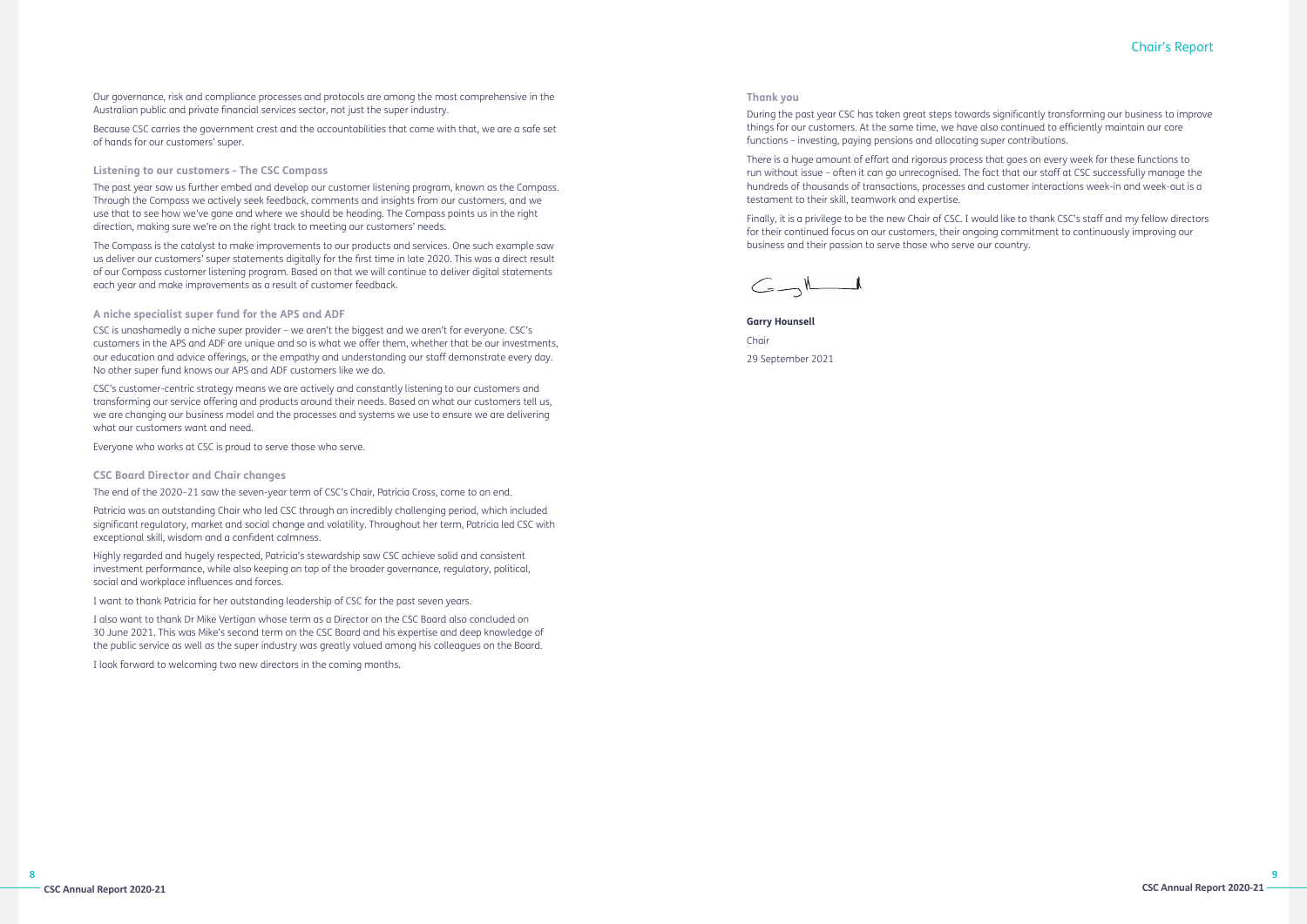# ABOUT OUR SCHEMES

CSC is the trustee of five superannuation schemes regulated under the *Superannuation Industry (Supervision) Act 1993*, and we administer six exempt public sector and military schemes. This report provides information on the regulated schemes— i.e. CSS, PSS, MilitarySuper, PSSap, and ADF Super. Information about our exempt public sector and military schemes— including the Defence Force Retirement and Death Benefits (DFRDB) Scheme—is available on our website csc.gov.au

The Public Sector Superannuation Accumulation Plan (PSSap) and the Australian Defence Force Superannuation Scheme (ADF Super) are open to eligible current and former Australian Government employees and members of the Australian Defence Force. These are accumulation funds meaning super accumulates depending on contributions and investment performance. As 'not-for-profit funds' all net investment returns are returned to customers.

Access to insurance through super is a major benefit we offer our customers. Eligible PSSap customers have access to lifePLUS cover and ADF Super customers who have left the ADF (and satisfy eligibility conditions) have access to lifePLUS Protect. This can be a cost effective way to hold Life and Income Protection insurance at rates that are generally lower than what you could get outside super and premiums are paid from your super balance, not your take home pay. Serving ADF members who are eligible for ADF Super are provided Death and Invalidity benefits through ADF Cover.

The Public Sector Superannuation Scheme (PSS) is a defined benefit scheme which is closed to new customers. The Commonwealth Superannuation Scheme (CSS) is a hybrid scheme, being part accumulation and defined benefit. This scheme is also closed to new customers. Eligible PSS and CSS customers can open a PSSap Ancillary account, or access our account based pension product— Commonwealth Superannuation Corporation retirement income (CSCri)—giving them more flexibility to make the most of their super.

A PSSap Ancillary membership provides the opportunity to grow super, access additional investment options, and take out additional insurance—like income protection. CSCri is designed to complement existing benefits by allowing customers to keep some or all of their super invested while also receiving regular income payments in retirement.

Military Superannuation and Benefits Scheme (MilitarySuper) is a hybrid scheme, being part accumulation and defined benefit. This scheme is also closed to new customers.

# **Our customers**

Our customers generally fall into three categories:

**Those making superannuation contributions** who are either employed by a participating scheme employer (usually an Australian Government entity or the ADF), or customers who were formerly employed by a participating scheme employer, and who elected to continue to contribute to PSSap or ADF Super with their new employer.

**Those with preserved or deferred benefits** who are no longer able to contribute to their scheme, because they no longer work for a participating employer, or are no longer ADF members. We continue to maintain accounts for these customers and they can generally start making contributions again if they join a participating employer or re-join the ADF.

**Those receiving a pension** who have retired. Some ex-military members receiving a pension may start making contributions again, if they re-enter the ADF for a period of more than 12 months.

CSC customers also include former spouses, following a family law split; spouses and eligible children of deceased customers; and customers who have multiple superannuation accounts with us.

# **OUR VISION**

Our vision is to build, support and protect better retirement outcomes for all our customers and their families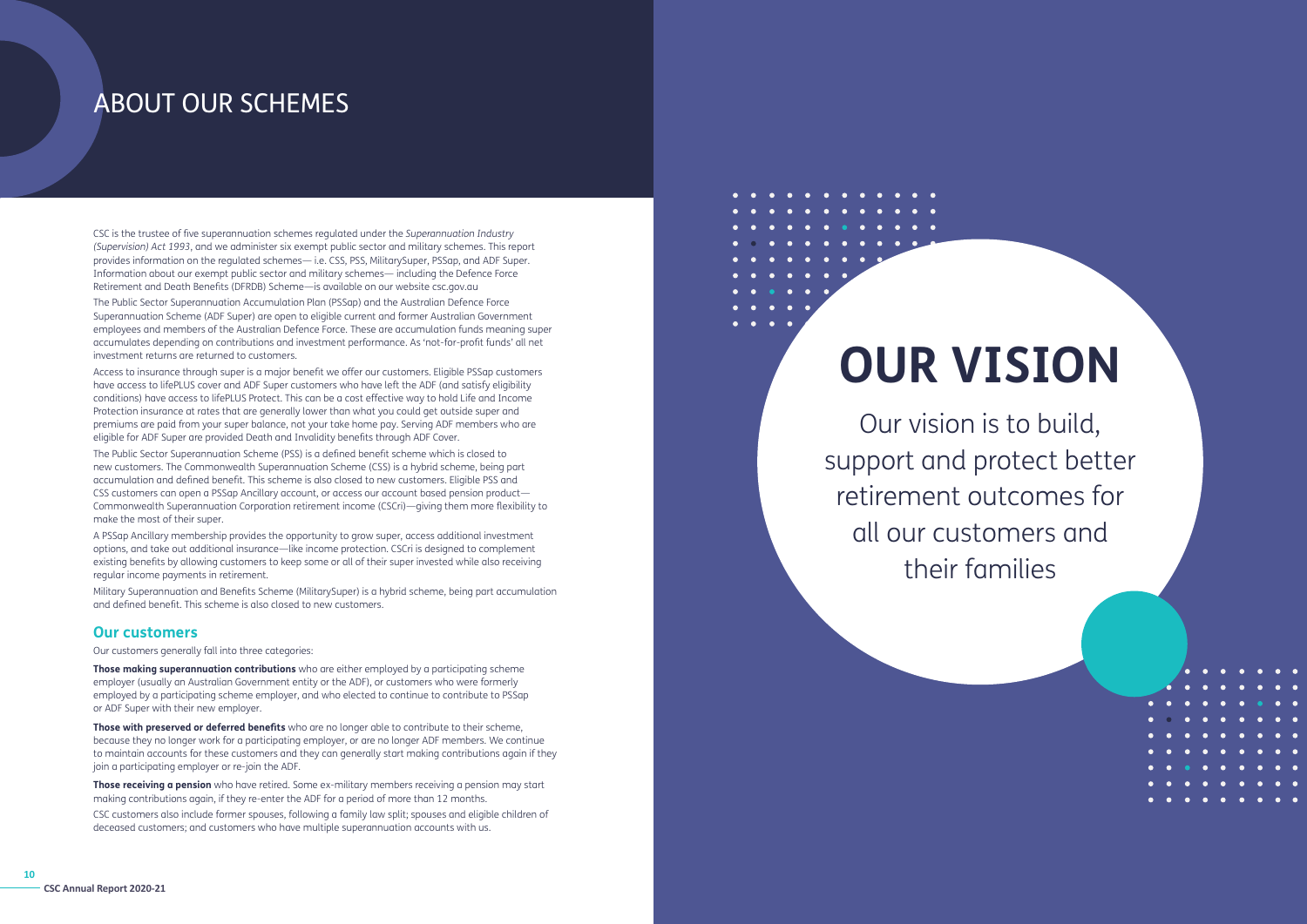# **HIGHLIGHTS OF THE YEAR**

# CUSTOMER EDUCATION

**seminars delivered customers were provided Personal financial advice**

**customer met with Financial planning team**



# CUSTOMER COMMUNICATIONS



**emails**

**Replied to 108,368**

> **customer statements**  dispatched



**customer self-service transcations** completed



**times, customers logged into** our online service portals



# FINANCIALS

# **3.4 billion**

# **of super contributions** allocated to customers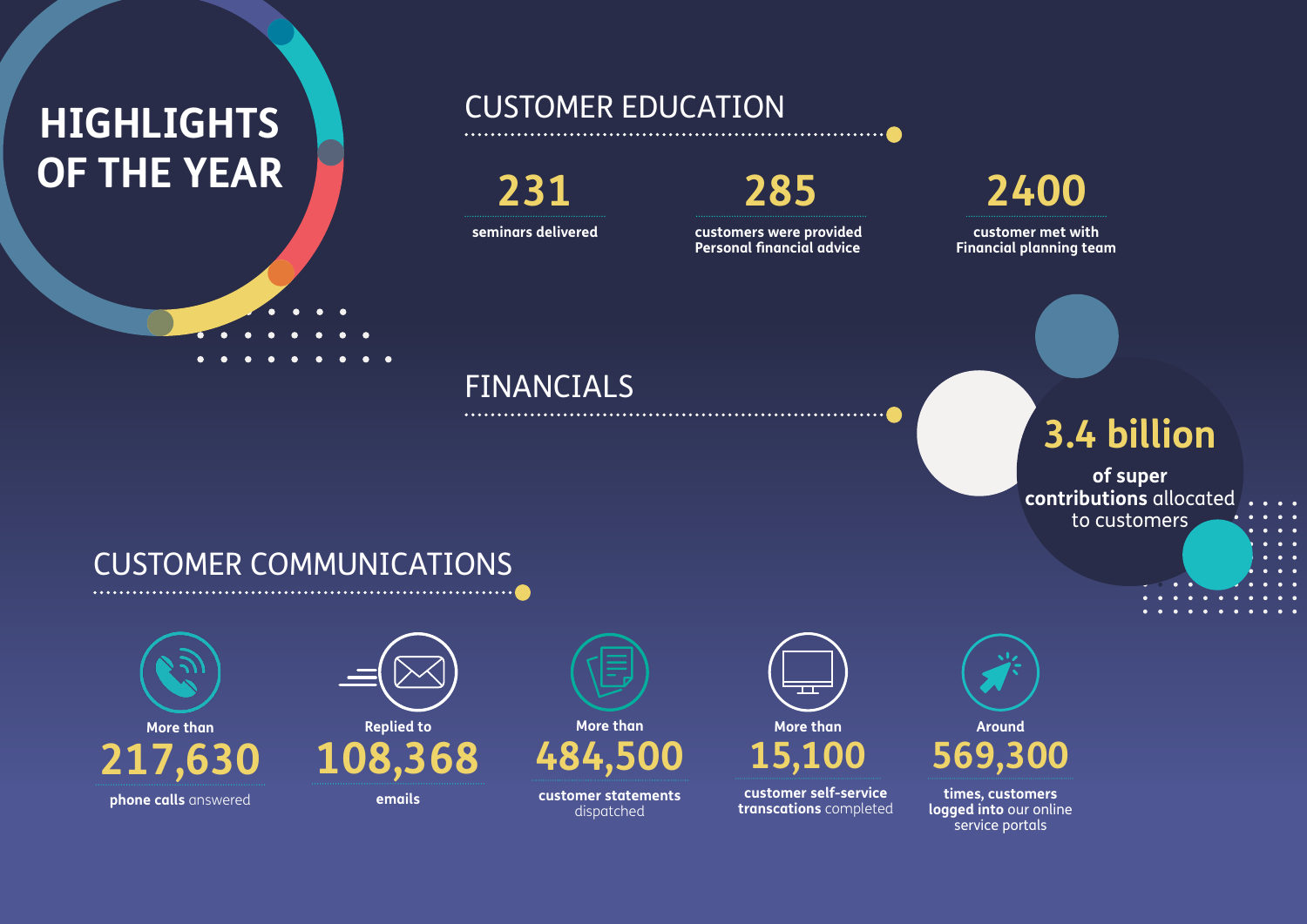**14**

# YOUR INVESTMENTS

# Your Investments

# **Our strategy**

Today, our average defined contribution customer across all cohorts has accumulated savings that are expected to be on track to deliver a retirement income equivalent to almost 30% more than the ASFA comfortable retirement standard\*. CSC's investment strategy is designed to help all of our customers achieve a standard of living in retirement that is 'comfortable', as defined by ASFA, regardless of whether they retire in strong or weak conditions. We expect every investment risk we take to improve the probability that our customers' balances will meet the ASFA standard by the time they retire at an assumed age of 65.

On the long-term horizon, for customers in our balanced option, we expect to deliver competitive returns with greater certainty of income-sufficiency at retirement.

Our income-focused and aggressive funds are expected to deliver competitive returns consistently as their risk appetite is more directly comparable to that of other funds.

# **Our investment performance**

Investment performance for each option is calculated after fees and taxes (please note that past performance is no indication of future performance).

Performance is calculated based on the actual value of investment option assets as at the end of the quoted performance period (which is 1 July 2020 to 30 June 2021 for this report) and is indicative only of the returns that a customer achieves on their investment.

Earning rates (for CSS and PSS) and unit prices (for MilitarySuper, PSSap, CSCri and ADF Super) are used for daily customer transactions and will determine the actual performance a customer achieves based on the timing and amount of their individual transactions. The earning rates and unit prices are determined based on the best available information at the time they are declared. Valuations are incorporated into the calculations for earning rates and unit prices as soon as practical after they are received.

Using earning rates or unit prices to calculate investment performance for the 1 July 2020 to 30 June 2021 period will provide similar – but not identical – returns to the investment performance figures published below. Analysis of CSC's investment performance is included in our Chair's report on pages 4–9.

# **Our investment objectives**

We aim to achieve consistent long-term returns within a structured risk framework. To achieve this, we manage and invest each scheme's investment option to enable its stated investment objective within strictly defined risk limits. Each scheme is also managed in a way that allows for payment of monies to meet customer benefit payments, and to achieve equity among all customers, as well as exercising care and diligence to maintain and grow the assets of the schemes.

CSC jointly invests the assets of CSS, PSS, MilitarySuper, PSSap and ADF Super, providing economy-of-scale benefits to customers in each regulated scheme. We partner with professional external investment managers for their specialised expertise in the implementation and operational management of CSC's individual investments. This means that CSC's investment options in each scheme benefit from tailored oversight of their exposures, despite the fact that they span a very broad and diversified range of asset classes. Asset allocation and rebalancing ranges are set, fit for the purpose of each of CSC's investment options.

# Our investment philosophy

Our investment purpose is to provide sustainable retirement outcomes to Australian public service and defence customers, and your families.

# Some of the key portfolio activities in 2020-21 that contributed to our performance include:

supply-chain resilience and sustainable resource use. These assets are selected to produce high -quality,

• Complementing our existing digital-data centre assets— in which we were a first mover in Australia — we acquired an essential governance stake in Telstra's Australian mobile towers network, a fibre optic network business in Europe, data centres and fibre assets in Asia, and a broadband investment in the US. These assets are all expected to benefit from higher average work-from-home practices and the accelerated adoption of digital technology into business models through the pandemic.

• We invested in an Australian diagnostic imaging business that provides preventative healthcare

• We bought a business in the US that specialises in the storage, logistics and preparation of food, contributing to essential food supply chains across the US. This adds to our existing investment in an Australian agricultural business that uses technology to produce food innovatively and

- 1. Diversification of our portfolio's economic risks through innovative investments supported by long-term structural trends across global infrastructure needs, technology adoption, healthcare, agriculture and often inflation-linked cash flows and still achieve capital growth. For example:
	-
	- We also added to our existing wind and solar renewables portfolio with a European owner and operator of hydroelectric facilities, wind farms and solar farms.
	- infrastructure and growth of new clinics in regional areas.
	- prioritises sustainable use of limited natural resources.
- 2. We continued our private equity program, co-investing in high -quality and targeted opportunitiesefficiently but robustly - to ensure that our customers benefited from the past year's very strong returns achieved through initial public offerings (IPOs). IPOs are the process by which private companies are located on public stock exchanges. Many of our private companies have also been Examples include:
	- healthcare and biotech companies that have also contributed to COVID-19 vaccine trials, pathology testing laboratories, FDA-approved allergy immunotherapy treatment and FDAapproved therapy treatment of blood-clotting diseases.
	- palm-oil-free chocolate producer seeking to protect endangered species.
	- sectors during COVID -19.
	- and efficient and robust cloud- computing services.
- 3. We re-invested in our innovations. Over the last year, for example, we have:
	-
	- focussed on generating diversifying active returns; and
	- added to our internal, proprietary strategies for active return generation.

acquired by larger companies, for trade premiums, thereby generating exceptional investment returns.

• maintenance services and commercial cleaning for customers across government, education, healthcare, retail, corporate, entertainment and hospitality —many critical essential services

• technology companies that have delivered solutions to encourage exercise with entertainment

• added to our public-market program that seeds new overseas investment management business

# **The global investment outlook**

The future feels difficult to predict today. Governments are more directly involved in income, health, and industry design within economies across both the developed and developing worlds. Interest rates remain historically low and negative in real terms (after accounting for the erosion of income represented by inflation) in many regions of the world. Central banks admit that policy initiatives may feel experimental as we continue to emerge from the enforced economic lockdowns of the past year. So there is real risk, as described by genuine uncertainty, rather than temporary volatility associated with investment portfolios today.

# **Resilient portfolios for a wide range of plausible scenarios**

By considering a wide range of plausible fundamental developments, we examine what your portfolio needs to be resilient to evolving and perhaps very different market conditions to those prevailing at present. We search for assets capable of dependably generating inflation-linked cash flows without also eroding capital value, and that can therefore benefit from any upside surprises in inflation as central banks target higher wages and prices. We look for high quality assets that are more resilient to temporary collapses in economic growth because they provide essential services or inputs into activity. We look for excellence in the management teams that operate our assets, so that they can agilely position their businesses for comparative advantage; deploy technology smartly; and be proactive about the structural changes underway almost everywhere today.

\*For retirees aged 65-85 who own their own home outright and are relatively healthy. The Australian Comfortable Retirement Income Standard for couples is higher.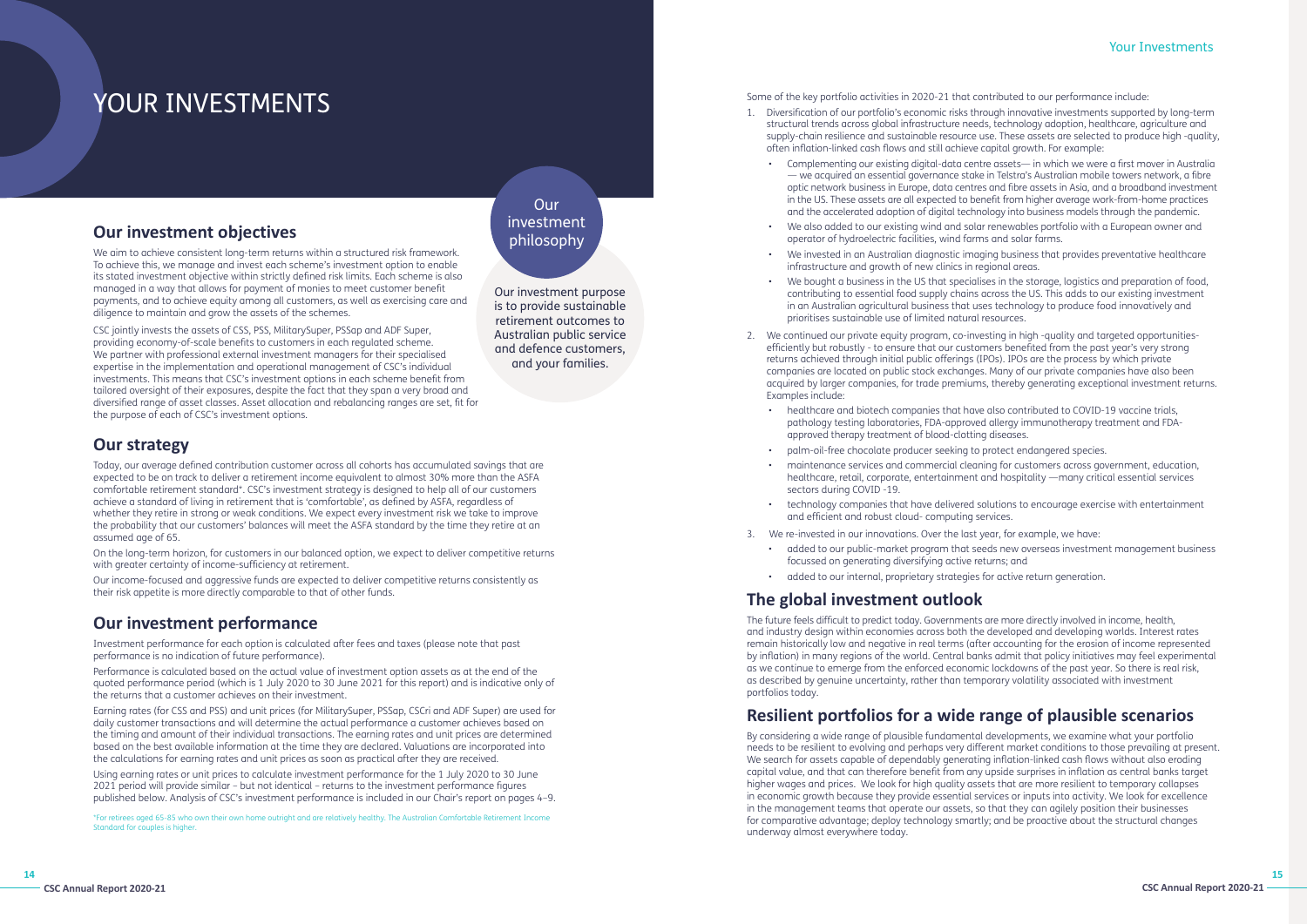# **CSS**

# **Commonwealth Superannuation Scheme**

CSS was established on 1 July 1976, and closed to new customers on 30 June 1990. CSS is a hybrid scheme (part accumulation, part defined benefit) where benefits derive from customer and employerfinanced benefits. The accumulation benefit is formed by customer and productivity contributions, and fund earnings. The defined benefit is the employer-financed amount, which (in most cases) is paid as a lifetime non-commutable indexed pension.

# **CSS investment performance summary**

# **Table 2: All CSS options performance over last 15 years to 30 June 2021**

| Option                      | $1 \text{ yr}$ (%) |     |     | 3 yrs (% pa) 5 yrs (% pa) 7 yrs (% pa) 10 yrs (% pa) 15 yrs (% pa) |     |     |
|-----------------------------|--------------------|-----|-----|--------------------------------------------------------------------|-----|-----|
| Default Fund                | 18.4               |     |     | 8.2                                                                | 8.5 | 6.6 |
| Cash Investment Option      | 0.1                | 0.9 |     | 1.4                                                                | 1.9 | 2.8 |
| <b>Australian Inflation</b> | 3.8                |     | 1.8 |                                                                    | 1.8 |     |

**Note:** All returns are calculated as the annually compounded average rate of earnings after tax and fees. Past performance is not indicative of future performance. CPI inflation shown to assist with comparison to objectives.

# **Table 3: CSS Default Fund and Cash option performance over last five financial years**

| Financial year | <b>Default</b> | Cash |
|----------------|----------------|------|
| 2016-17        | 9.6            | 1.7  |
| $2017 - 18$    | 9.4            | 1.5  |
| 2018-19        | 7.9            | 1.7  |
| 2019-20        | $-0.8$         | 0.9  |
| 2020-21        | 18.4           | 0.1  |

**Note:** All returns are calculated after tax and fees and are for the investment option as a whole; these returns are not your personal investment returns in CSS. Past performance is not indicative of future performance.

# **About CSS investment options**

**Cash option**

# **OBJECTIVE**

The objective is to preserve its capital and earn a pre-tax return close to that of the Bloomberg AusBond Bank Bill Index by investing 100% in cash assets.

# **ASSET ALLOCATION**

# **Table 4: CSS Cash option asset allocation**

| Asset class | Target (% range) | Actual at 30 June 2020 (%) Actual at 30 June 2021 (%) |     |
|-------------|------------------|-------------------------------------------------------|-----|
| Cash        | $0(0-100)$       | 100                                                   | 100 |

# Your Investments - CSS

# **Default Fund option**

# **OBJECTIVE**

The objective is to outperform the CPI by 3.5% per annum over 10 years.

# **ASSET ALLOCATION**

# **Table 5. CSS Default Fund option asset allocation**

| Asset class     | Target (% range) | Actual at 30 June 2020 (%) | Actual at 30 June 2021 (%) |
|-----------------|------------------|----------------------------|----------------------------|
| Cash            | $4(0-65)$        | 9.0                        | 9.4                        |
| Fixed interest  | $18(0-65)$       | 13.3                       | 9.9                        |
| <b>Equities</b> | $47(15-75)$      | 55.5                       | 60.3                       |
| Property        | $8(5-25)$        | 7.7                        | 6.3                        |
| Infrastructure  | $4(0-20)$        | 4.1                        | 5.0                        |
| Alternatives    | $19(0-30)$       | 10.4                       | 9.1                        |

To manage the level of short-term volatility of returns and maintain appropriate levels of liquidity in the Fund, the target asset allocation to illiquid assets is limited to around 25% of the Default Fund's investments, with a rebalancing range of plus or minus 10% around that target.

# **FUNDS UNDER MANAGEMENT**

# **Table 6: CSS Funds under management**

| Asset class                     | At 30 June 2020 (\$m) | At 30 June 2021 (\$m) |
|---------------------------------|-----------------------|-----------------------|
| Cash                            | 268.87                | 131.82                |
| <b>Balanced</b>                 | 1,633.00              | 1,656.33              |
| <b>Operational Risk Reserve</b> | 6.72                  | 6.73                  |
| Total                           | 1,908.59              | 1,794.88              |

**Note**: The Operational Risk Reserve is not an investment option. It is required by law for the purpose of providing a source of financial resources to help protect customers' interests should an operational risk event occur, such as the use of an inaccurate unit price to process a transaction that results in losses to the Fund or to customers.

# **Other information about our investments**

# **Assets in excess of 5% of the Fund**

There was no single asset greater than 5% of the total assets of the Fund at 30 June 2021.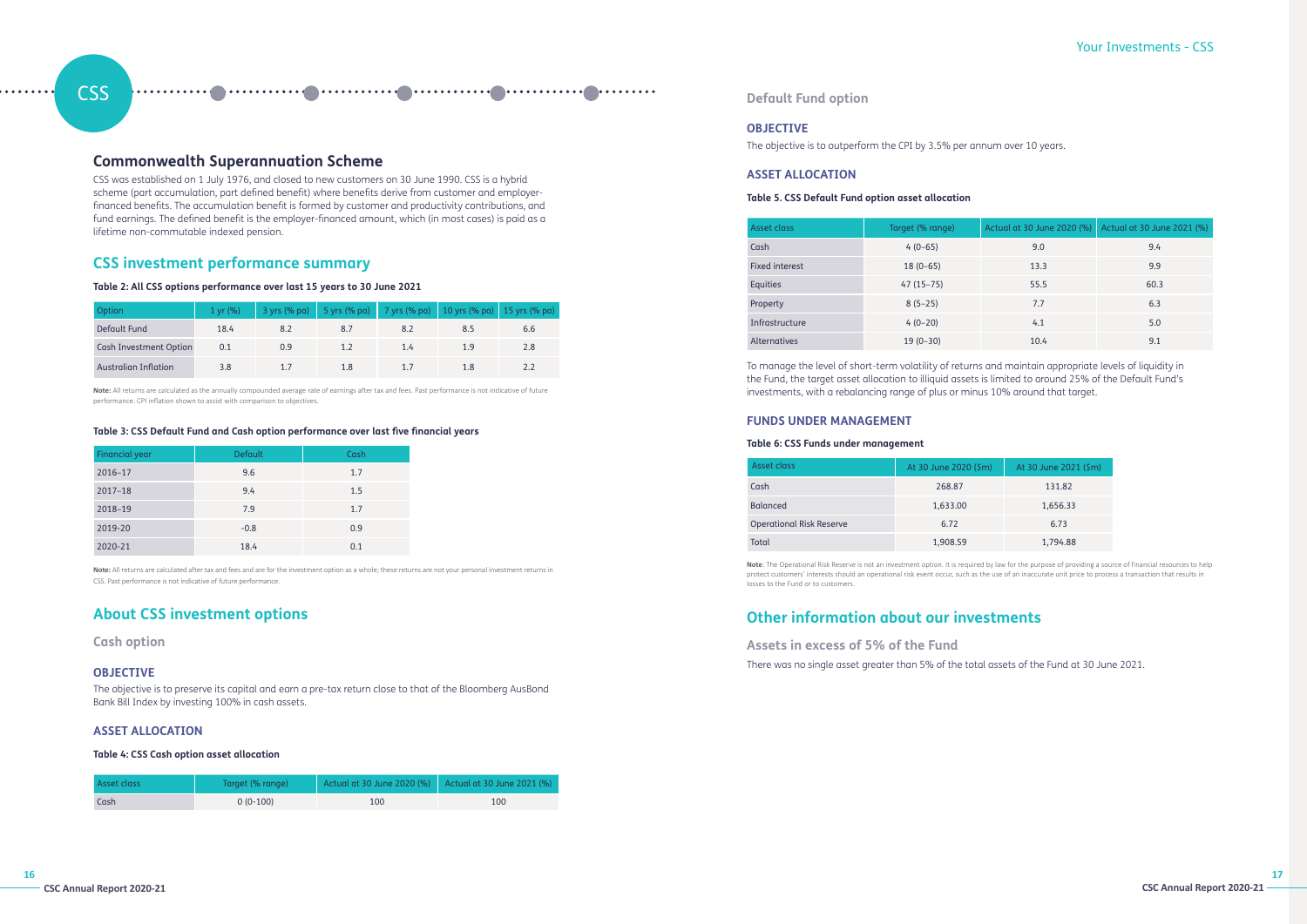**18**

# CSS FINANCIAL OVERVIEW 2020–21

Table 46. CSS unaudited financial information for 2020–21

|                                                         | \$'000      |  |
|---------------------------------------------------------|-------------|--|
| Net assets available to pay benefits as at 30 June 2020 | 1,952,831   |  |
| <b>Inflows</b>                                          |             |  |
| Changes in fair value of investments                    | 267,803     |  |
| Interest                                                | 20          |  |
| Member contributions                                    | 25,544      |  |
| <b>Employer contributions</b>                           | 7,226       |  |
| Low income superannuation tax offset contributions      | 3           |  |
| Government co-contributions                             | 11          |  |
| Net appropriation from Consolidated Revenue Fund        | 4,073,867   |  |
| $Q$ utflows <sup>1</sup>                                |             |  |
| Benefits and pensions paid                              | (4,509,255) |  |
| Income tax expense                                      | (1,087)     |  |
| Net assets available to pay benefits as at 30 June 2021 | 1,816,963   |  |
| Assets and liabilities as at 30 June 2021 <sup>2</sup>  |             |  |
| Investments <sup>3</sup>                                | 1,792,391   |  |
| Cash                                                    | 31,522      |  |
| Other receivables                                       | 64          |  |
| Benefits payable                                        | (5,907)     |  |
| Other payable                                           | (238)       |  |
| <b>Tax liabilities</b>                                  | (869)       |  |
| Net assets as at 30 June 2021                           | 1,816,963   |  |

1 Expenses relating to investment management were borne by the underlying investments of the Scheme. Costs other than those incurred in managing and investing Scheme assets are met by CSC. Administrative fees are paid by employers to meet these costs. 2 Excludes member benefit liabilities of \$61.6 billion, of which \$59.8 billion is funded by the Commonwealth Government.

3 The value of investments shown above reconciles with the total Fund values shown in Table 6 on page 17 as follows:

|                                                                      | \$'000    |  |
|----------------------------------------------------------------------|-----------|--|
| <b>CSS Options</b>                                                   |           |  |
| Default Fund                                                         | 1,656,328 |  |
| Cash Investment Option                                               | 131,822   |  |
| Investments backing the operational risk reserve                     | 6,725     |  |
| <b>Total Fund</b>                                                    | 1,794,875 |  |
| Add/(less)                                                           |           |  |
| Adjustment from unit pricing to financial statements valuation basis | (2,484)   |  |
|                                                                      | 1,792,391 |  |

# CSS Financial overview

The assets of CSS are invested through the ARIA Investments Trust (AIT), where they are pooled with the investments of CSC's other schemes.

The AIT invests in multiple specialist investment funds and portfolios.

The AIT receives income such as dividends, interest, trust distributions and gains and losses on sale and incurs administration and management expenses including expenses that would otherwise be incurred by CSS.

The operating surplus or deficit generated by the AIT is reflected in daily unit prices released by the AIT for its unitholders including CSS, and daily earning rates based on the unit prices are published on the CSC website. If you would like to see a copy of CSS audited financial statements for this year and the report from the auditor, please refer to our Annual Report to Parliament (which is published and tabled in Parliament in October) at [csc.gov.au](https://www.csc.gov.au/), send an email to [members@css.gov.au](mailto:members%40css.gov.au?subject=), call us on **1300 000 277** or write to CSS, GPO Box 2252, Canberra ACT 2601.

The Scheme holds an operational risk reserve. The purpose of the operational risk reserve (ORR) is to provide adequate financial resources to address potential losses arising from an operational risk event (such as the use of an inaccurate unit price or earning rate to process a transaction that results in losses to the fund or to customers). The operational risk reserve target amount is determined in accordance with CSC's Operational Risk Financial Requirement Strategy, and any accruals to and calls upon the reserve are also managed in accordance with that strategy. The total of the reserve as at 30 June for the past three years was \$6.7 million in 2021, \$6.7 million in 2020 and \$8.9 million in 2019.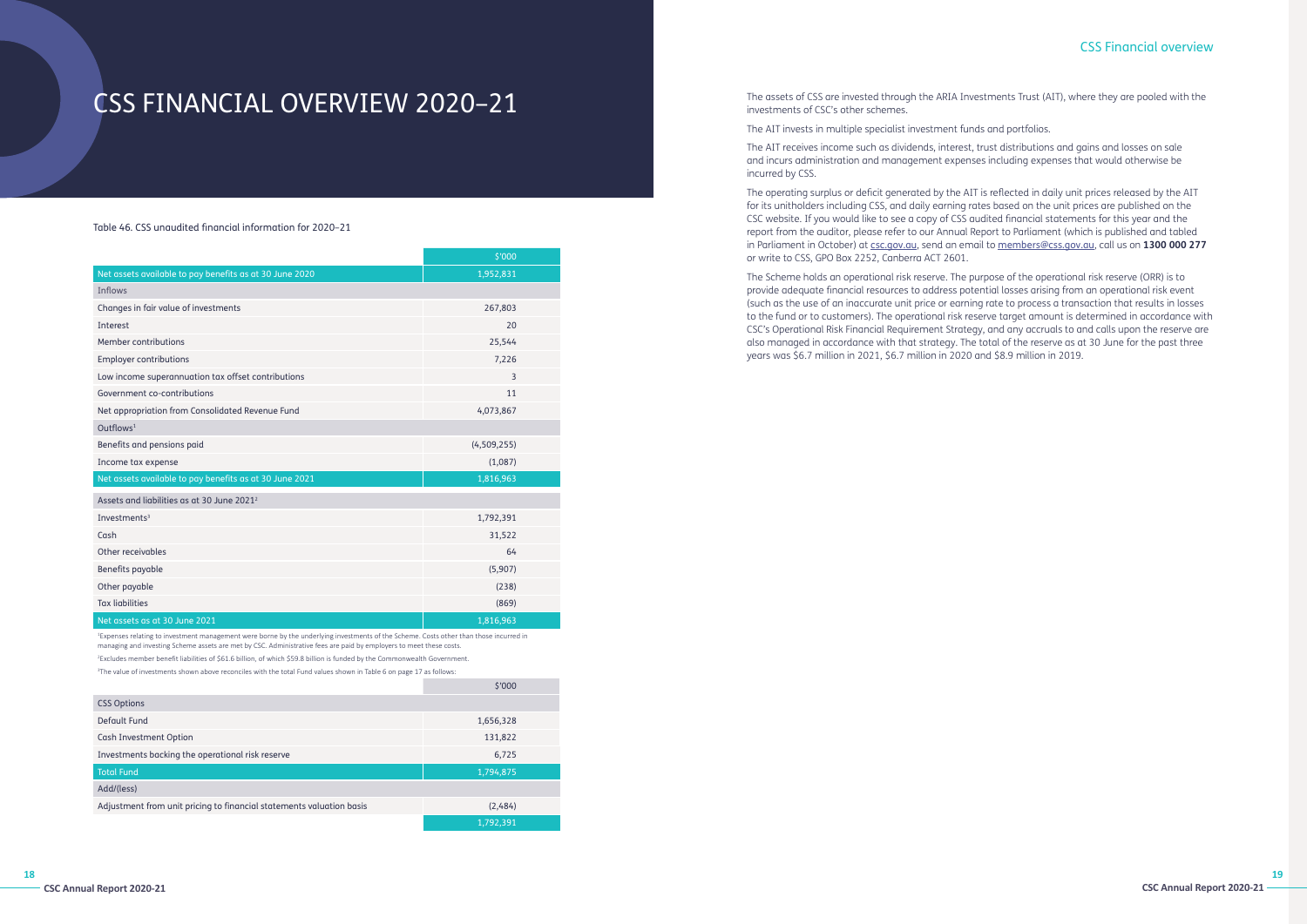# PSS

# **Public Sector Superannuation Scheme**

PSS was established on 1 July 1990, and closed to new customers on 30 June 2005. PSS is a defined benefit scheme. On retirement, customers can usually convert 50% or more of their final benefit accrual to a lifetime non-commutable indexed pension, paid by the Australian Government. Any remaining balance, as well as any transfer amounts, will be paid as a lump sum.

# **PSS investment performance summary**

# **Table 7: All PSS options performance over last 15 years to 30 June 2021**

| Option                      | $1 \, \text{yr} \, (%)$ |     | 3 yrs (% pa) 5 yrs (% pa) 7 yrs (% pa) 10 yrs (% pa) 15 yrs (% pa) |     |     |     |
|-----------------------------|-------------------------|-----|--------------------------------------------------------------------|-----|-----|-----|
| Default Fund                | 18.3                    | 8.0 | 8.6                                                                | 8.1 | 8.4 | 6.5 |
| Cash Investment Option      | 0.1                     | 0.8 |                                                                    | 1.3 | 1.8 | 2.8 |
| <b>Australian Inflation</b> | 3.8                     |     | 1.8                                                                |     |     |     |

**Note**: All returns are calculated as the annually compounded average rate of earnings after tax and fees. Past performance is not indicative of future performance. CPI inflation shown to assist with comparison to objectives.

# **Table 8: PSS Default Fund and Cash options performance over last five financial years**

| Financial year | <b>Default</b> | Cash |
|----------------|----------------|------|
| 2016-17        | 9.5            | 1.6  |
| $2017 - 18$    | 9.3            | 1.5  |
| 2018-19        | 7.7            | 1.7  |
| 2019-20        | $-1.1$         | 0.8  |
| 2020-21        | 18.3           | 0.1  |

**Note**: All returns are calculated after tax and fees and are for the investment option as a whole; these returns are not your personal investment returns in PSS. Past performance is not indicative of future performance.

# **About PSS investment options**

# **Cash option**

# **OBJECTIVE**

The objective is to preserve its capital and earn a pre-tax return close to that of the Bloomberg AusBond Bank Bill Index by investing 100% in cash assets.

# **ASSET ALLOCATION**

# **Table 9: PSS Cash option asset allocation**

| Asset class | Target (% range) | Actual at 30 June 2020 (%)   Actual at 30 June 2021 (%) |     |
|-------------|------------------|---------------------------------------------------------|-----|
| Cash        | $0(0-100)$       | 100                                                     | 100 |

# Your Investments - PSS

# **Default Fund option**

# **OBJECTIVE**

The objective is to outperform the CPI by 3.5% per annum over 10 years.

# **ASSET ALLOCATION**

# **Table 10 PSS Default Fund option asset allocation**

| Asset class           | Target (% range) | Actual at 30 June 2020 (%) | Actual at 30 June 2021 (%) |
|-----------------------|------------------|----------------------------|----------------------------|
| Cash                  | $4(0-65)$        | 9.0                        | 9.4                        |
| <b>Fixed interest</b> | $18(0-65)$       | 13.3                       | 9.9                        |
| Equities              | $47(15-75)$      | 55.5                       | 60.3                       |
| Property              | $8(5-25)$        | 7.7                        | 6.3                        |
| Infrastructure        | $4(0-20)$        | 4.1                        | 5.0                        |
| <b>Alternatives</b>   | $19(0-30)$       | 10.4                       | 9.1                        |

To manage the level of short-term volatility of returns and maintain appropriate levels of liquidity in the Fund, the target asset allocation to illiquid assets is limited to around 25% of the Default Fund's investments, with a rebalancing range of plus or minus 10% around that target.

# **FUNDS UNDER MANAGEMENT**

# **Table 11: PSS Funds under management**

| Asset class                     | At 30 June 2020 (\$m) | At 30 June 2021 (\$m) |
|---------------------------------|-----------------------|-----------------------|
| Cash                            | 64.97                 | 55.15                 |
| <b>Balanced</b>                 | 20,235.20             | 23,066.05             |
| <b>Operational Risk Reserve</b> | 73.92                 | 74.58                 |
| <b>Total</b>                    | 20,374.09             | 23,195.78             |

**Note**: The Operational Risk Reserve is not an investment option. It is required by law for the purpose of providing a source of financial resources to help protect customers' interests should an operational risk event occur, such as the use of an inaccurate unit price to process a transaction that results in losses to the Fund or to customers.

# **Other information about our investments**

# **Assets in excess of 5% of the Fund**

There was no single asset greater than 5% of the total assets of the Fund at 30 June 2021.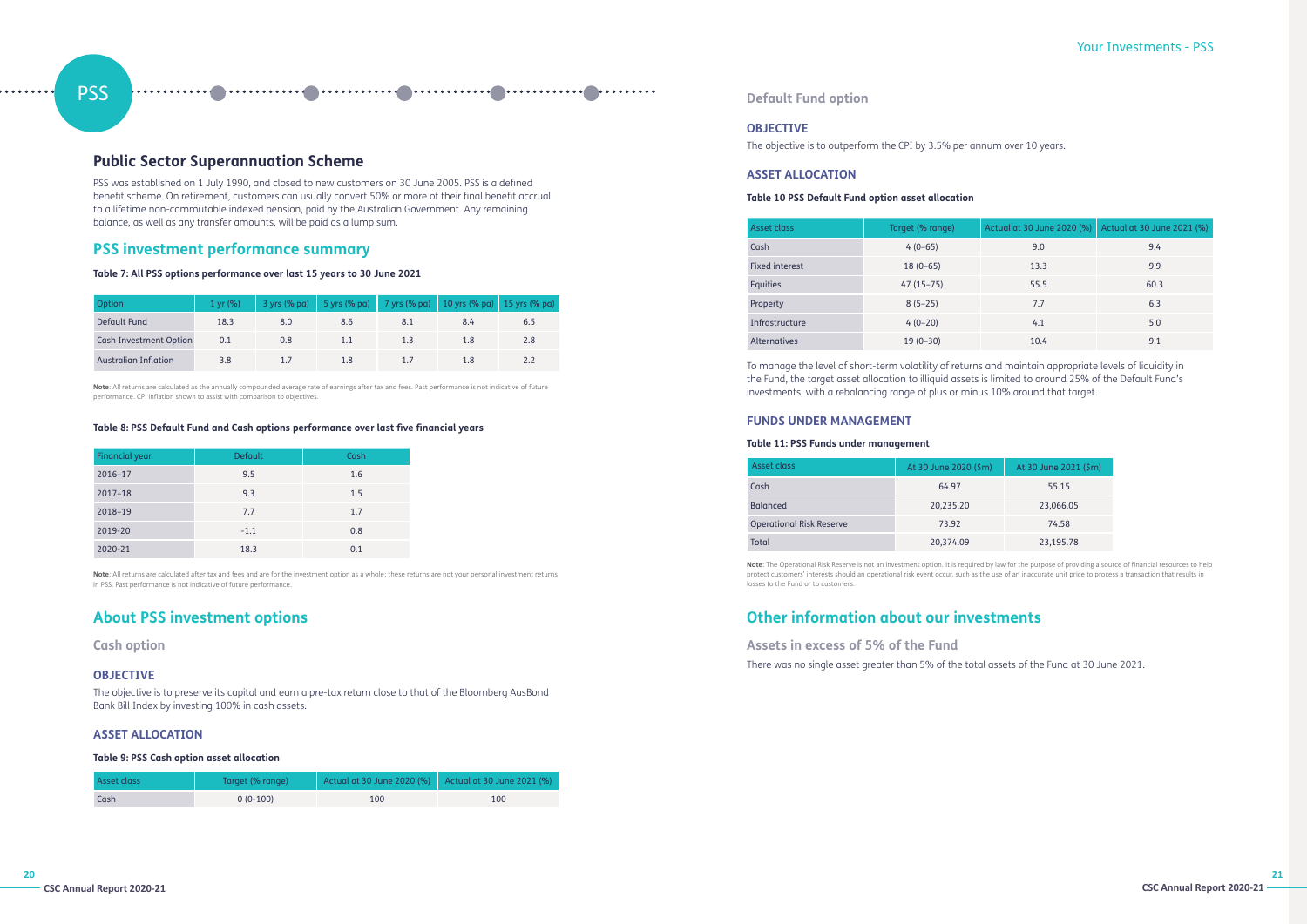# PSS FINANCIAL OVERVIEW 2020–21

### **Table 47. PSS unaudited financial information for 2020–21**

|                                                         | \$'000       |  |
|---------------------------------------------------------|--------------|--|
| Net assets available to pay benefits as at 30 June 2020 | 20,382,143   |  |
| Inflows                                                 |              |  |
| Changes in fair value of investments                    | 3,589,238    |  |
| Insurance premiums charged to customers                 | 3,424        |  |
| Other revenue                                           | 3,231        |  |
| Member contributions                                    | 578,611      |  |
| <b>Employer contributions</b>                           | 177,227      |  |
| Low income superannuation tax offset contributions      | 252          |  |
| Government co-contributions                             | 675          |  |
| Net appropriation from Consolidated Revenue Fund        | 1,339,580    |  |
| Outflows <sup>1</sup>                                   |              |  |
| Benefits and pensions paid                              | (2,882,242)  |  |
| Insurance premiums paid                                 | (3,424)      |  |
| Income tax expense                                      | (26, 386)    |  |
| Net assets available to pay benefits as at 30 June 2021 | 23,162,329   |  |
| Assets and liabilities as at 30 June 2021 <sup>2</sup>  |              |  |
| Investments <sup>3</sup>                                | 23, 161, 174 |  |
| Cash                                                    | 43,622       |  |
| Other receivables                                       | 1,709        |  |
| Benefits payable                                        | (21,800)     |  |
| Other payables                                          | (1,433)      |  |
| Net tax liabilities                                     | (20, 943)    |  |
| Net assets as at 30 June 2021                           | 23,162,329   |  |

<sup>1</sup>Expenses relating to investment management were borne by the underlying investments of the Scheme. Costs other than those incurred in managing and investing Scheme assets are met by CSC. Administrative fees are paid by employers to meet these costs. 2 Excludes customer benefit liabilities of \$94.1 billion, of which \$71.0 billion is funded by the Commonwealth Government. 3 The value of investments shown above reconciles with the total Fund values shown in Table 11 on page 21 as follows:

|                                                                      | \$'000       |  |
|----------------------------------------------------------------------|--------------|--|
| <b>PSS Options</b>                                                   |              |  |
| Default Fund                                                         | 23,066,047   |  |
| Cash Investment Option                                               | 55,145       |  |
| Investments backing the operational risk reserve                     | 74,578       |  |
| <b>Total Fund</b>                                                    | 23,195,770   |  |
| Add/(less)                                                           |              |  |
| Adjustment from unit pricing to financial statements valuation basis | (34, 596)    |  |
|                                                                      | 23, 161, 174 |  |

# PSS Financial overview

The assets of PSS are invested through the AIT, where they are pooled with the investments of CSC's other schemes.

The AIT invests in multiple specialist investment funds and portfolios.

incurs administration and management expenses including expenses that would otherwise be incurred by PSS.

for its unitholders including PSS, and daily earning rates based on the unit prices are published on the CSC website.

- 
- The AIT receives income such as dividends, interest, trust distributions and gains and losses on sale and
- The operating surplus or deficit generated by the AIT is reflected in daily unit prices released by the AIT
- If you would like to see a copy of PSS audited financial statements for this year and the report from the
- The Scheme holds an operational risk reserve. The purpose of the operational risk reserve (ORR) is to

auditor, please refer to our Annual Report to Parliament (which is published and tabled in Parliament in October) at **csc.gov.au**, send an email to **members@pss.gov.au**, call us on **1300 000 377** or write to PSS, GPO Box 2252, Canberra ACT 2601.

provide adequate financial resources to address potential losses arising from an operational risk event (such as the use of an inaccurate unit price or earning rate to process a transaction that results in losses to the fund or to customers). The operational risk reserve target amount is determined in accordance with CSC's Operational Risk Financial Requirement Strategy, and any accruals to and calls upon the reserve are also managed in accordance with that strategy. The total of the reserve as at 30 June for the past three years was \$74.6 million in 2021, \$73.9 million in 2020 and \$71.2 million in 2019.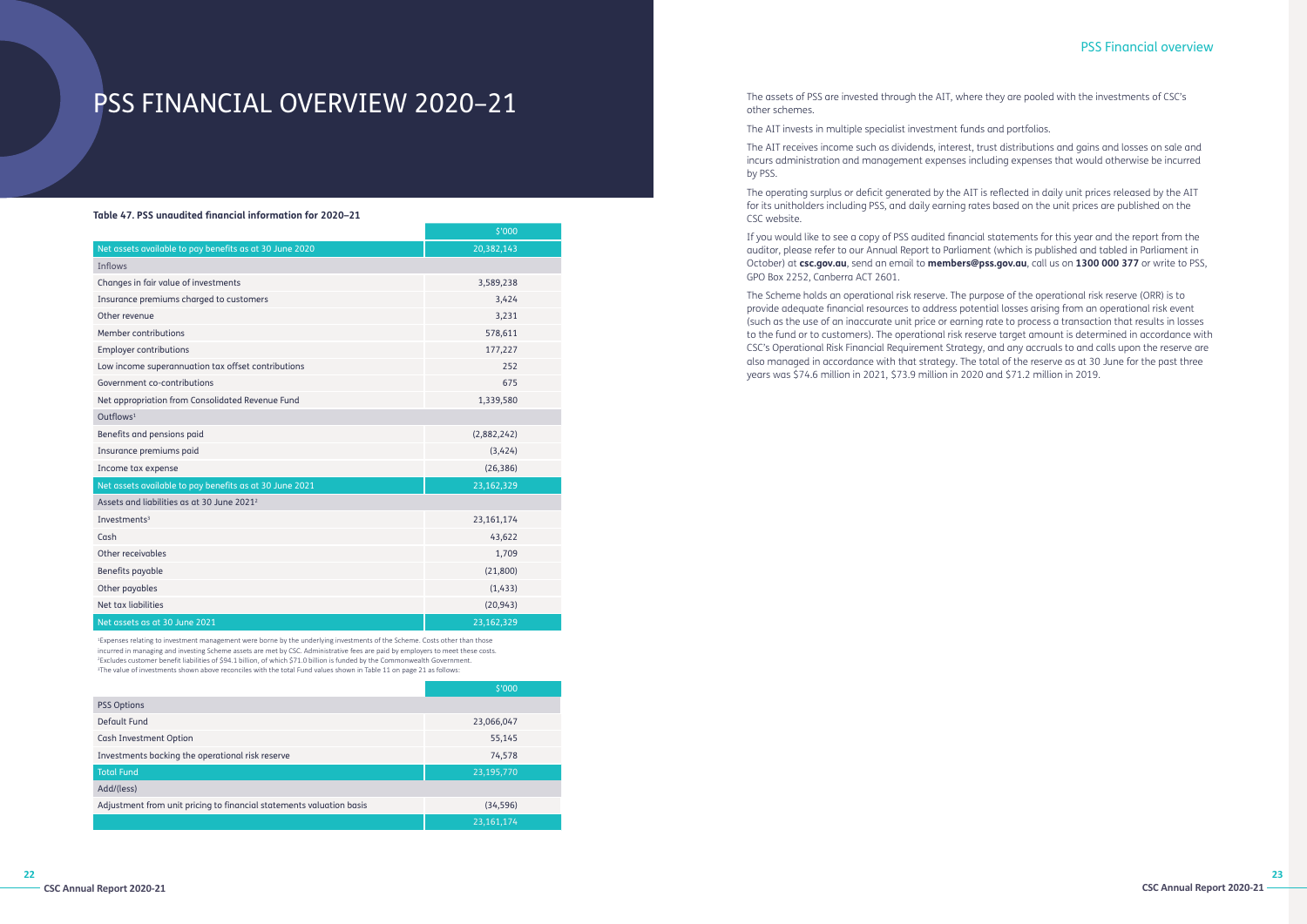# **Military Super**

# **Military Superannuation and Benefits Scheme**

MilitarySuper was established on 1 October 1991, and closed to new customers on 30 June 2016. MilitarySuper is a hybrid scheme (part accumulation, part defined benefit). MilitarySuper also offers an ancillary benefit (which is also available to eligible DFRDB members) to those who wish to make additional contributions and transfers, such as additional personal, salary sacrifice and spouse contributions.

# **MilitarySuper investment performance summary**

**Table 12: All MilitarySuper options performance over last 15 years to 30 June 2021**

| Option                      | 1 yr (%) | 3 yrs (% pa) | 5 yrs (% pa) | 7 yrs (% pa) | 10 yrs (% pa) 15 yrs (% pa) |     |
|-----------------------------|----------|--------------|--------------|--------------|-----------------------------|-----|
| Cash                        | 0.0      | 0.8          | 1.1          | 1.3          | 1.8                         | 2.8 |
| Income Focused              | 7.8      | 6.1          | 6.1          | 6.2          | 5.8                         | 4.8 |
| <b>Balanced (Default)</b>   | 18.2     | 8.0          | 8.6          | 8.1          | 7.9                         | 5.7 |
| Aggressive                  | 23.7     | 11.3         | 11.2         | 10.4         | 9.7                         | 6.2 |
| <b>Australian Inflation</b> | 3.8      | 1.7          | 1.8          | 1.7          | 1.8                         | 2.2 |

**Note**: All returns are calculated as the annually compounded average rate of earnings after tax and fees. Past performance is not indicative of future performance. CPI inflation shown to assist with comparison to objectives.

# **Table 13: All MilitarySuper options performance over last 5 financial years**

| Financial year | <b>Balanced (Default)</b> | Aggressive | <b>Income Focused</b> | Cash |
|----------------|---------------------------|------------|-----------------------|------|
| 2016-17        | 9.6                       | 11.8       | 6.1                   | 1.6  |
| $2017 - 18$    | 9.3                       | 10.5       | 6.2                   | 1.4  |
| 2018-19        | 7.7                       | 9.5        | 7.0                   | 1.6  |
| 2019-20        | $-1.1$                    | 1.7        | 3.5                   | 0.7  |
| 2020-21        | 18.2                      | 23.7       | 7.8                   | 0.0  |

**Note**: All returns are calculated as the annual average rate of earnings after fees and taxes. Past performance is not indicative of future performance.

# **About MilitarySuper investment options**

**Cash option**

# **OBJECTIVE**

The objective is to preserve its capital and earn a pre-tax return close to that of the Bloomberg AusBond Bank Bill Index by investing 100% in cash assets.

# Your Investments - MilitarySuper

# **ASSET ALLOCATION**

# **Table 14: MilitarySuper Cash option asset allocation**

| Asset class | Target (% range) | Actual at 30 June 2020 (%) Actual at 30 June 2021 (%) |     |
|-------------|------------------|-------------------------------------------------------|-----|
| Cash        | $0(0-100)$       | 100                                                   | 100 |

**Income Focused option**

# **OBJECTIVE**

The objective is to outperform the CPI by 2% per annum over 10 years.

# **ASSET ALLOCATION**

# **Table 15: MilitarySuper Income Focused option asset allocation**

| Asset class           | Target (% range) | Actual at 30 June 2020 (%) | Actual at 30 June 2021 (%) |
|-----------------------|------------------|----------------------------|----------------------------|
| Cash                  | $21(10-100)$     | 24.9                       | 22.1                       |
| <b>Fixed interest</b> | $26(10-100)$     | 24.3                       | 18.2                       |
| Equities              | $16(0-40)$       | 17.2                       | 23.1                       |
| Property              | $19(0-35)$       | 16.9                       | 14.0                       |
| Infrastructure        | $6(0-35)$        | 6.8                        | 8.4                        |
| <b>Alternatives</b>   | $12(0-70)$       | 9.9                        | 14.2                       |

# **Balanced (default) option**

# **OBJECTIVE**

The objective is to outperform the CPI by 3.5% per annum over 10 years.

# **ASSET ALLOCATION**

# **Table 16: MilitarySuper Balanced (default) option asset allocation**

| Asset class    | Target (% range) | Actual at 30 June 2020 (%) | Actual at 30 June 2021 (%) |
|----------------|------------------|----------------------------|----------------------------|
| Cash           | $4(0-65)$        | 9.0                        | 9.4                        |
| Fixed interest | $18(0-65)$       | 13.3                       | 9.9                        |
| Equities       | $47(15-75)$      | 55.5                       | 60.3                       |
| Property       | $8(5-25)$        | 7.7                        | 6.3                        |
| Infrastructure | $4(0-20)$        | 4.1                        | 5.0                        |
| Alternatives   | $19(0-30)$       | 10.4                       | 9.1                        |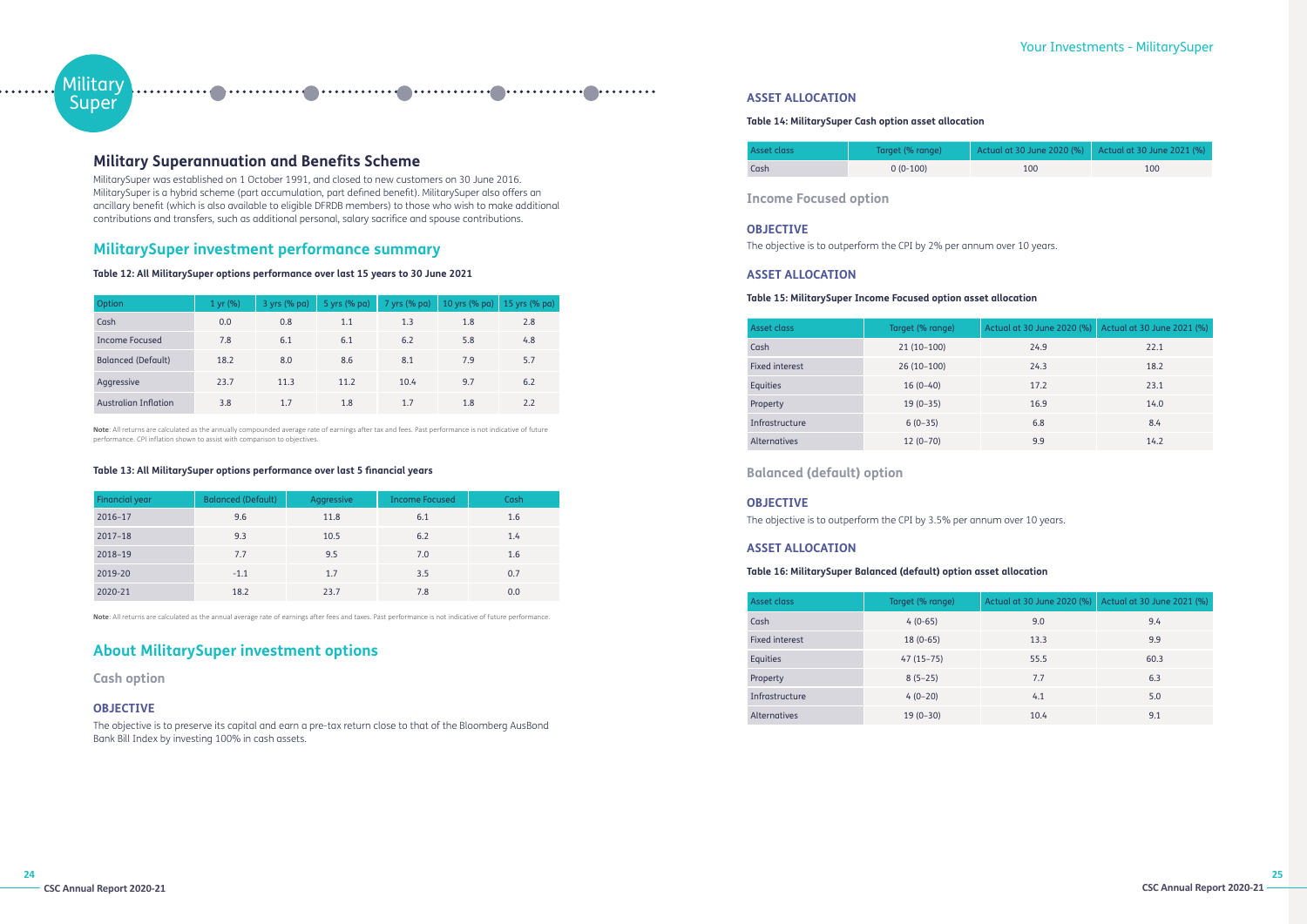# Your Investments - MilitarySuper

# **Aggressive option**

# **OBJECTIVE**

The objective is to outperform the CPI by 4.5% per annum over 10 years.

# **ASSET ALLOCATION**

# **Table 17: MilitarySuper Aggressive option asset allocation**

| Asset class         | Target (% range) | Actual at 30 June 2020 (%) | Actual at 30 June 2021 (%) |
|---------------------|------------------|----------------------------|----------------------------|
| Cash                | $2(0-35)$        | 4.5                        | 1.4                        |
| Fixed interest      | $4(0-35)$        | 3.9                        | 2.3                        |
| Equities            | $67(20-95)$      | 71.4                       | 76.1                       |
| Property            | $11.5(0-50)$     | 8.1                        | 7.4                        |
| Infrastructure      | $5.5(0-50)$      | 5.5                        | 6.3                        |
| <b>Alternatives</b> | $10(0-70)$       | 6.6                        | 6.5                        |

**Our investment information**

# **FUNDS UNDER MANAGEMENT**

# **Table 18: MilitarySuper Funds under management**

| Asset class                     | At 30 June 2020 (\$m) | At 30 June 2021 (\$m) |
|---------------------------------|-----------------------|-----------------------|
| Cash                            | 131.16                | 90.52                 |
| Income Focused                  | 68.5                  | 89.34                 |
| <b>Balanced (Default)</b>       | 9,154.28              | 10,707.99             |
| Aggressive                      | 935.94                | 1,325.66              |
| <b>Operational Risk Reserve</b> | 39.67                 | 42.30                 |
| <b>Total</b>                    | 10,329.55             | 12,255.81             |

**Note**: The Operational Risk Reserve is not an investment option. It is required by law for the purpose of providing a source of financial resources to help protect customers' interests should an operational risk event occur, such as the use of an inaccurate unit price to process a transaction that results in losses to the Fund or to customers.

# **Other information about our investments**

# **Asset in excess of 5% of the Fund**

There was no single asset greater than 5% of the total assets of the Fund at 30 June 2021.

# **Calculation of unit prices**

Your investment in MilitarySuper is valued in units. The unit price for an investment option reflects the total value of assets in the investment option (less expenses and taxes), divided by the number of all units issued in the investment option.

MilitarySuper uses units and daily unit prices to process transactions on your account, perform switches between investment options and track the value of your investment in the Fund.

When contributions are paid into your account, that money buys a number of units and the value of each unit (in dollars) is known as the unit price. Each investment option has a different unit price that can change daily, due to changes in investment markets and the value of assets. Investment earnings attributable to your account are reflected in the price of units that you hold.

Generally CSC bases its calculation of the value of assets in each investment option on the latest available market value at the end of each business day. Using these values, CSC will generally calculate the unit price for a given business day on the next business day. For example, CSC will generally calculate the unit price for 1 September (if a business day) and make it available on 2 September (if a business day).

If CSC is unable to determine a unit price for a business day on the following business day due to an unforeseeable event, such as a trading suspension in relevant markets, all reasonable steps will be taken to recommence unit pricing as soon as possible.

For further information, refer to the Fees and other costs booklet, which forms part of the **MilitarySuper Product Disclosure Statement** (PDS), available at **csc.gov.au**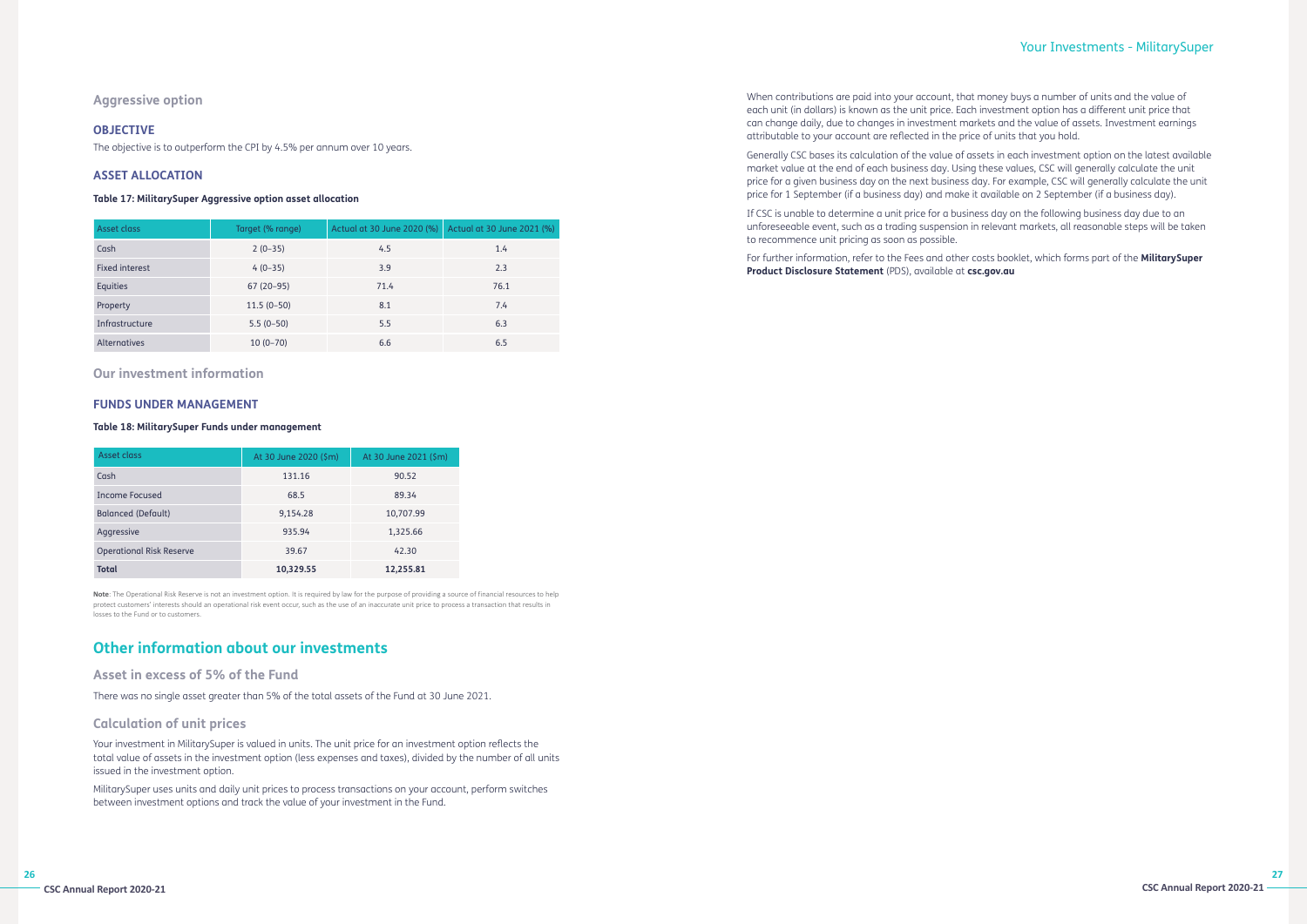# MILITARYSUPER FINANCIAL OVERVIEW 2020–21

**Table 48. MilitarySuper unaudited financial information for 2020–21**

|                                                         | \$'000      |  |
|---------------------------------------------------------|-------------|--|
| Net assets available to pay benefits as at 30 June 2020 | 10,312,696  |  |
| <b>Inflows</b>                                          |             |  |
| Changes in fair value of investments                    | 1,902,369   |  |
| Interest                                                | 14          |  |
| Member contributions                                    | 253,447     |  |
| <b>Employer contributions</b>                           | 153,451     |  |
| Low income superannuation tax offset contributions      | 256         |  |
| Government co-contributions                             | 504         |  |
| Net appropriation from Consolidated Revenue Fund        | 1,139,007   |  |
| Outflows <sup>1</sup>                                   |             |  |
| Benefits and pensions paid                              | (1,477,680) |  |
| Income tax expense                                      | (23, 119)   |  |
| Net assets available to pay benefits as at 30 June 2021 | 12,260,945  |  |
| Assets and liabilities as at 30 June 2021 <sup>2</sup>  |             |  |
| Investments                                             | 12,255,805  |  |
| Cash                                                    | 25,763      |  |
| Other receivables                                       | 6,503       |  |
| Benefits payable                                        | (8,006)     |  |
| Other payables                                          | (456)       |  |
| <b>Tax liabilities</b>                                  | (18, 664)   |  |
| Net assets as at 30 June 2021                           | 12,260,945  |  |

1 Expenses relating to investment management were borne by the underlying investments of the Scheme. Costs other than those incurred in managing and investing Scheme assets are met by CSC. Administrative fees are paid by employers to meet these costs. 2 Excludes customer benefit liabilities of \$68.6 billion, of which \$56.4 billion is funded by the Commonwealth Government.

The assets of MilitarySuper are invested through the AIT, where they are pooled with the investments of CSC's other schemes.

The AIT invests in multiple specialist investment funds and portfolios.

The AIT receives income such as dividends, interest, trust distributions and gains and losses on sale and incurs administration and management expenses including expenses that would otherwise be incurred by MilitarySuper.

# MilitarySuper Financial overview

The operating surplus or deficit generated by the AIT is reflected in daily unit prices released by the AIT for its unitholders including MilitarySuper, and daily MilitarySuper unit prices based on the AIT unit prices are published on the CSC website. If you would like to see a copy of MilitarySuper audited financial statements for this year and the report from the auditor, please refer to our Annual Report to Parliament (which is published and tabled in Parliament in October) at **csc.gov.au**, send an email to **members@enq. militarysuper.gov.au**, call us on **1300 006 727** or write to MilitarySuper, GPO Box 2252 Canberra ACT 2601.

The Scheme holds an operational risk reserve. The purpose of the operational risk reserve (ORR) is to provide adequate financial resources to address potential losses arising from an operational risk event (such as the use of an inaccurate unit price or earning rate to process a transaction that results in losses to the fund or to customers). The operational risk reserve target amount is determined in accordance with CSC's Operational Risk Financial Requirement Strategy, and any accruals to and calls upon the reserve are also managed in accordance with that strategy. The total of the reserve as at 30 June for the past three years was \$42.3million in 2021, \$39.7 million in 2020 and \$36.2 million in 2019.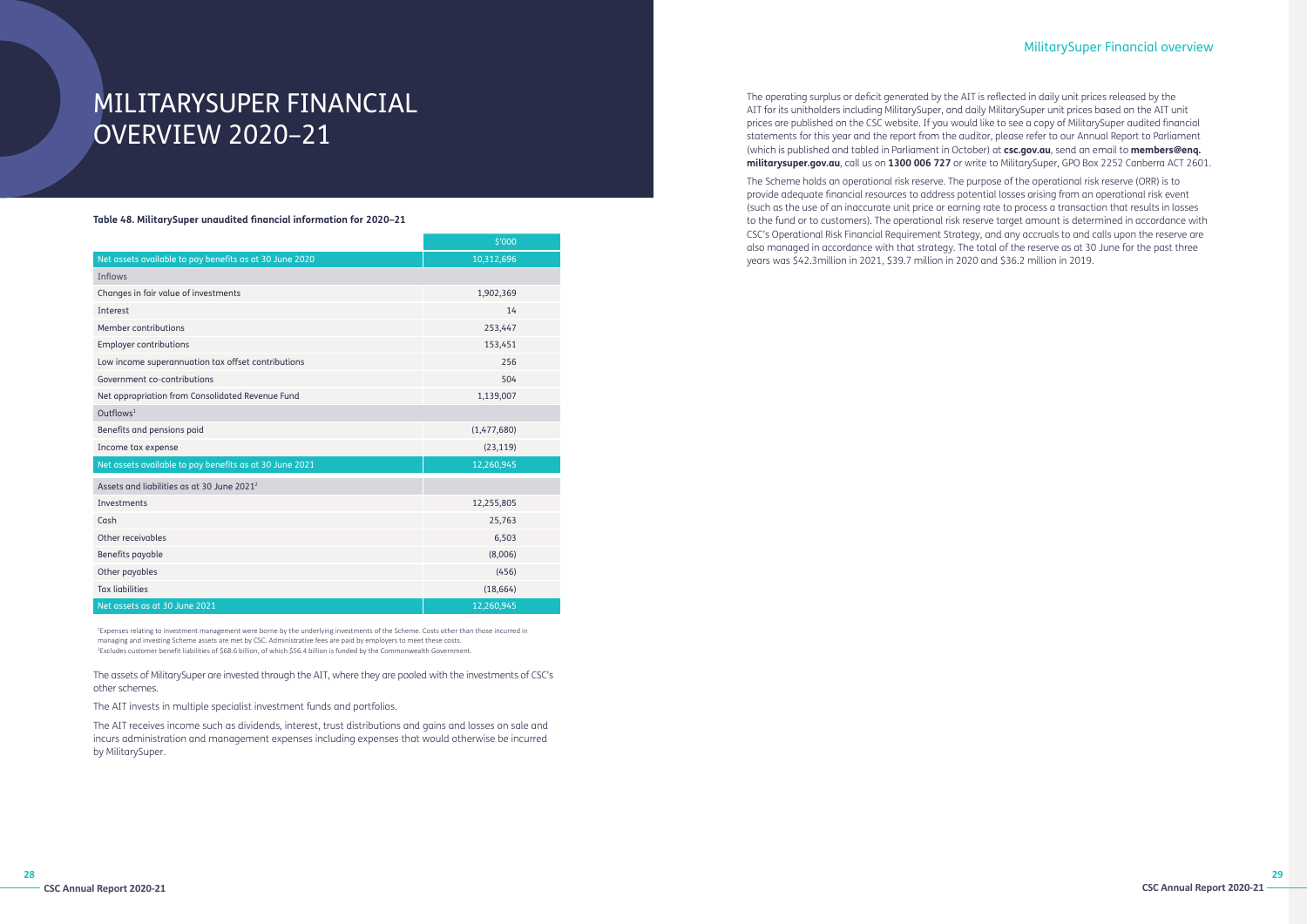# PSSap

# Your Investments - PSSAP

# **Public Sector Superannuation accumulation plan**

PSSap was established on 1 July 2005 and is an open accumulation scheme. PSSap is generally available to current and former Australian Government employees (with some qualifying conditions). For PSSap members, the employer will contribute at a rate of 15.4%

PSSap offers an account-based pension product known as CSCri (Commonwealth Superannuation Corporation retirement income), to eligible customers.

Eligible CSS and PSS customers are also able to take up an ancillary membership PSSap.

# **PSSap investment performance summary**

# **Table 19: All PSSap options performance over last 15 years to 30 June 2021**

| Option                                      | 1 yr (%) | 3 yrs (% pa) | 5 yrs (% pa) | 7 yrs (% pa) | 10 yrs (% pa) | 15 yrs (% pa) |
|---------------------------------------------|----------|--------------|--------------|--------------|---------------|---------------|
| Cash                                        | 0.0      | 0.8          | 1.1          | 1.3          | 1.8           | 2.8           |
| Income Focused                              | 7.9      | 6.2          | 6.1          | 6.2          | 6.3           | 5.5           |
| <b>MySuper Balanced</b><br>(Default)        | 18.2     | 8.0          | 8.5          | 8.0          | 8.4           | 6.5           |
| <b>Balanced (Ancillary</b><br>members only) | 18.2     | 8.0          | 8.5          | 8.0          | 8.4           | 6.8           |
| Aggressive                                  | 23.7     | 11.3         | 11.2         | 10.4         | 10.3          | 7.6           |
| <b>Australian Inflation</b>                 | 3.8      | 1.7          | 1.8          | 1.7          | 1.8           | 2.2           |

**Note**: All returns are calculated as the annually compounded average rate of earnings after fees and taxes. Past performance is not indicative of future performance. CPI inflation shown to assist with comparison to objectives.

# **Table 20: All PSSap options performance over last 5 financial years**

| <b>Financial year</b> | <b>Balanced</b><br>(Default) | Aggressive | <b>Balanced</b><br>(Ancillary) | Income Focused | Cash |
|-----------------------|------------------------------|------------|--------------------------------|----------------|------|
| 2016-17               | 9.4                          | 11.6       | 9.4                            | 5.8            | 1.6  |
| 2017-18               | 9.3                          | 10.5       | 9.2                            | 6.2            | 1.4  |
| 2018-19               | 7.7                          | 9.5        | 7.7                            | 7.1            | 1.6  |
| 2019-20               | $-1.1$                       | 1.9        | $-1.1$                         | 3.6            | 0.7  |
| 2020-21               | 18.2                         | 23.7       | 18.2                           | 7.9            | 0.0  |

**Note**: All returns are calculated as the annual average rate of earnings after fees and taxes. Past performance is not indicative of future performance.

# **Table 21: All CSCri options performance over last 8 years to 30 June 2021**

| Option                             | 1 yr (%) | 3 yrs (% pa) | 5 yrs (% pa) | 7 yrs (% pa) | 8 yrs (% pa) |
|------------------------------------|----------|--------------|--------------|--------------|--------------|
| Cash                               | 0.0      | 0.9          | 1.3          | 1.6          | 1.7          |
| <b>Income Focused</b><br>(Default) | 8.9      | 7.0          | 6.7          | 6.8          | 6.5          |
| <b>Balanced</b>                    | 15.5     | 7.6          | 8.5          | 8.3          | 8.8          |
| Aggressive                         | 24.0     | 12.0         | 12.0         | 11.3         | 12.1         |
| <b>Australian Inflation</b>        | 3.8      | 1.7          | 1.8          | 1.7          | 1.8          |

**Note**: All returns are calculated as the annual average rate of earnings after fees and taxes. Past performance is not indicative of future performance. CPI inflation shown to assist with comparison to objectives.

# **Table 22: All CSCri options performance over last 5 financial years**

| <b>Financial year</b> | <b>Balanced</b> | Aggressive | <b>Income Focused</b><br>(Default) | Cash |
|-----------------------|-----------------|------------|------------------------------------|------|
| 2016-17               | 9.9             | 12.4       | 5.9                                | 1.9  |
| $2017 - 18$           | 9.8             | 11.6       | 6.5                                | 1.7  |
| 2018-19               | 8.2             | 10.6       | 7.7                                | 1.9  |
| 2019-20               | $-0.3$          | 2.5        | 4.4                                | 0.9  |
| 2020-21               | 15.5            | 24.0       | 8.9                                | 0.0  |

**Note**: All returns are calculated as the annual average rate of earnings after fees and taxes. Past performance is not indicative of future performance.

# **Table 23: All CSCri TRIS options performance over last 4 years to 30 June 2021**

| Option                       | 1 yr (%) | 3 yrs (% pa) | 4 yrs (% pa) |
|------------------------------|----------|--------------|--------------|
| Cash                         | 0.0      | 0.8          | 0.9          |
| Income Focused               | 8.1      | 6.3          | 6.4          |
| <b>Balanced</b><br>(Default) | 18.4     | 8.1          | 8.5          |
| Aggressive                   | 24.1     | 11.5         | 11.4         |
| <b>Australian Inflation</b>  | 3.8      | 1.7          | 1.8          |

**Note**: All returns are calculated as the annual average rate of earnings after fees and taxes. Past performance is not indicative of future performance. CPI inflation shown to assist with comparison to objectives.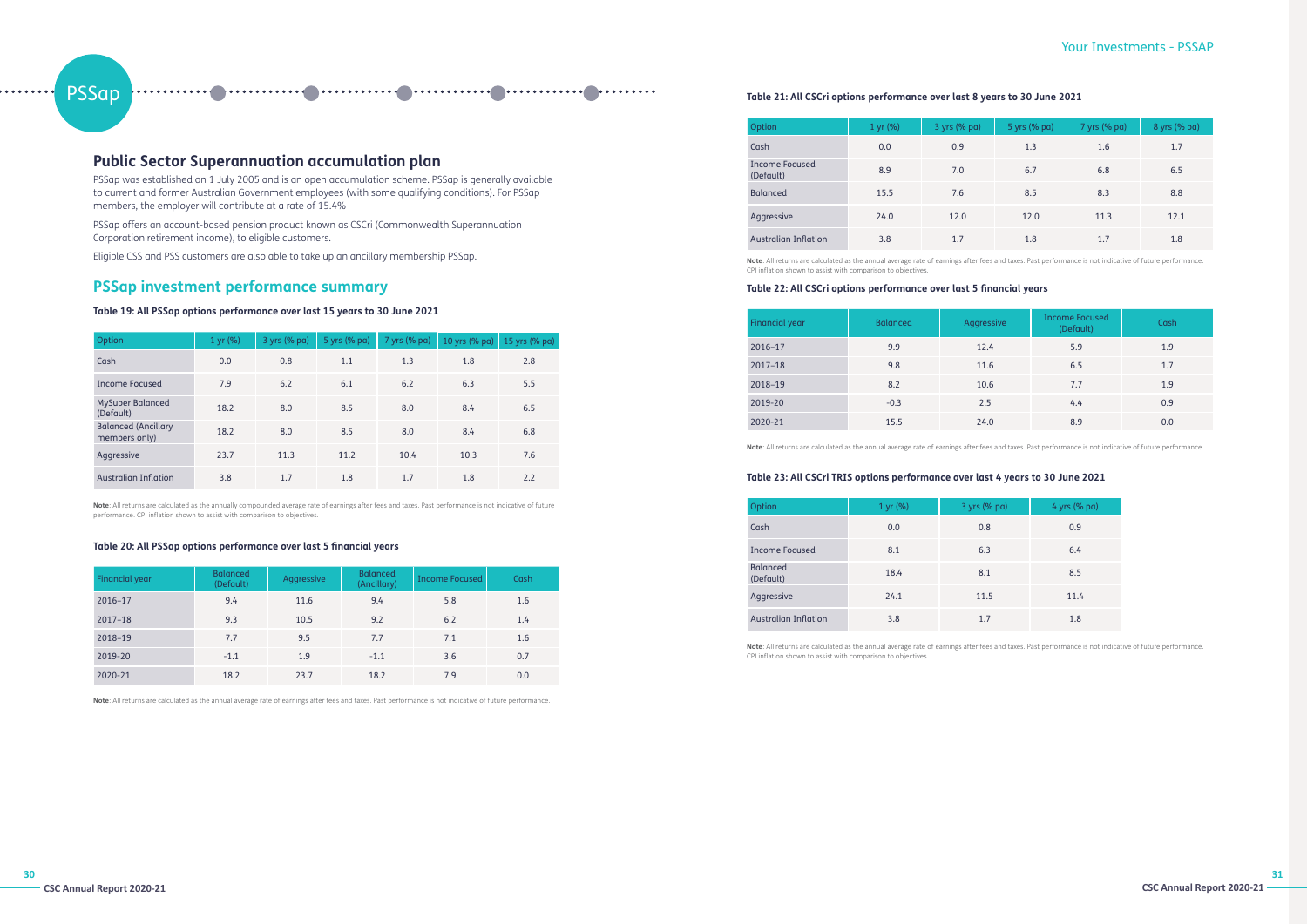# Your Investments - PSSAP

# **Table 24: All CSCri TRIS options performance over last 3 financial years**

| Financial year | <b>Balanced</b> | Aggressive | <b>Income Focused</b> | Cash |
|----------------|-----------------|------------|-----------------------|------|
| $2017 - 18$    | 9.5             | 10.9       | 6.7                   | 1.4  |
| 2018-19        | 7.7             | 9.5        | 7.2                   | 1.6  |
| 2019-20        | $-1.0$          | 2.1        | 3.6                   | 0.7  |
| 2020-21        | 18.4            | 24.1       | 8.1                   | 0.0  |

**Note**: All returns are calculated as the annual average rate of earnings after fees and taxes. Past performance is not indicative of future performance.

# **About PSSap, CSCri and CSCri TRIS investment options**

**Cash option**

# **OBJECTIVE**

The objective is to preserve its capital and earn a pre-tax return close to that of the Bloomberg AusBond Bank Bill Index by investing 100% in cash assets.

# **ASSET ALLOCATION**

# **Table 25: PSSap & CSCri Cash options asset allocation**

| Asset class | Target (% range) | Actual at 30 June 2020 (%) Actual at 30 June 2021 (%) |     |
|-------------|------------------|-------------------------------------------------------|-----|
| Cash        | $0(0-100)$       | 100                                                   | 100 |

**Income Focused option**

# **OBJECTIVE**

The objective is to outperform the CPI by 2% per annum over 10 years.

# **ASSET ALLOCATION**

**Table 26: PSSap Income Focused option asset allocation**

| Asset class         | Target (% range) | Actual at 30 June 2020 (%) | Actual at 30 June 2021 (%) |
|---------------------|------------------|----------------------------|----------------------------|
| Cash                | $21(10-100)$     | 24.9                       | 22.1                       |
| Fixed interest      | 26 (10-100)      | 24.3                       | 18.2                       |
| <b>Equities</b>     | $16(0-40)$       | 17.2                       | 23.1                       |
| Property            | $19(0-35)$       | 16.9                       | 14.0                       |
| Infrastructure      | $6(0-35)$        | 6.8                        | 8.4                        |
| <b>Alternatives</b> | $12(0-70)$       | 9.9                        | 14.2                       |

# **Table 27: CSCri Income Focused option asset allocation**

| Asset class           | Target (%range) | Actual at 30 June 2020 (%) | Actual at 30 June 2021 (%) |
|-----------------------|-----------------|----------------------------|----------------------------|
| Cash                  | $30(10-100)$    | 28.6                       | 27.5                       |
| <b>Fixed interest</b> | $23(10-100)$    | 23.6                       | 18.2                       |
| <b>Equities</b>       | $12(0-40)$      | 17.3                       | 20.5                       |
| Property              | $19(0-35)$      | 16.1                       | 13.9                       |
| Infrastructure        | $6(0-35)$       | 6.5                        | 8.3                        |
| <b>Alternatives</b>   | $10(0-70)$      | 7.9                        | 11.6                       |

# **Table 28: CSCri TRIS Income Focused option asset allocation**

| Asset class           | Target (% range) | Actual at 30 June 2020 (%) | Actual at 30 June 2021 (%) |
|-----------------------|------------------|----------------------------|----------------------------|
| Cash                  | $21(10-100)$     | 24.9                       | 22.1                       |
| <b>Fixed interest</b> | $26(10-100)$     | 24.3                       | 18.2                       |
| Equities              | $16(0-40)$       | 17.2                       | 23.1                       |
| Property              | $19(0-35)$       | 16.9                       | 14.0                       |
| Infrastructure        | $6(0-35)$        | 6.8                        | 8.4                        |
| <b>Alternatives</b>   | $12(0-70)$       | 9.9                        | 14.2                       |

# **PSSap MySuper Balanced (default) and Balanced (PSSap Ancillary and CSCri) options**

PSSap's default investment option is called MySuper Balanced (default). PSSap Ancillary and CSCri customers can also invest in a 'balanced' option (called the Balanced option).

# **OBJECTIVE**

The objective is to outperform the CPI by 3.5% per annum over 10 years.

# **ASSET ALLOCATION**

# **Table 29: PSSap MySuper Balanced (default) option asset allocation**

| Asset class           | Target (% range) | Actual at 30 June 2020 (%) | Actual at 30 June 2021 (%) |
|-----------------------|------------------|----------------------------|----------------------------|
| Cash                  | $4(0-65)$        | 9.0                        | 9.4                        |
| <b>Fixed interest</b> | $18(0-65)$       | 13.3                       | 9.9                        |
| <b>Equities</b>       | $47(15-75)$      | 55.5                       | 60.3                       |
| Property              | $8(5-25)$        | 7.7                        | 6.3                        |
| Infrastructure        | $4(0-20)$        | 4.1                        | 5.0                        |
| Alternatives          | $19(0-30)$       | 10.4                       | 9.1                        |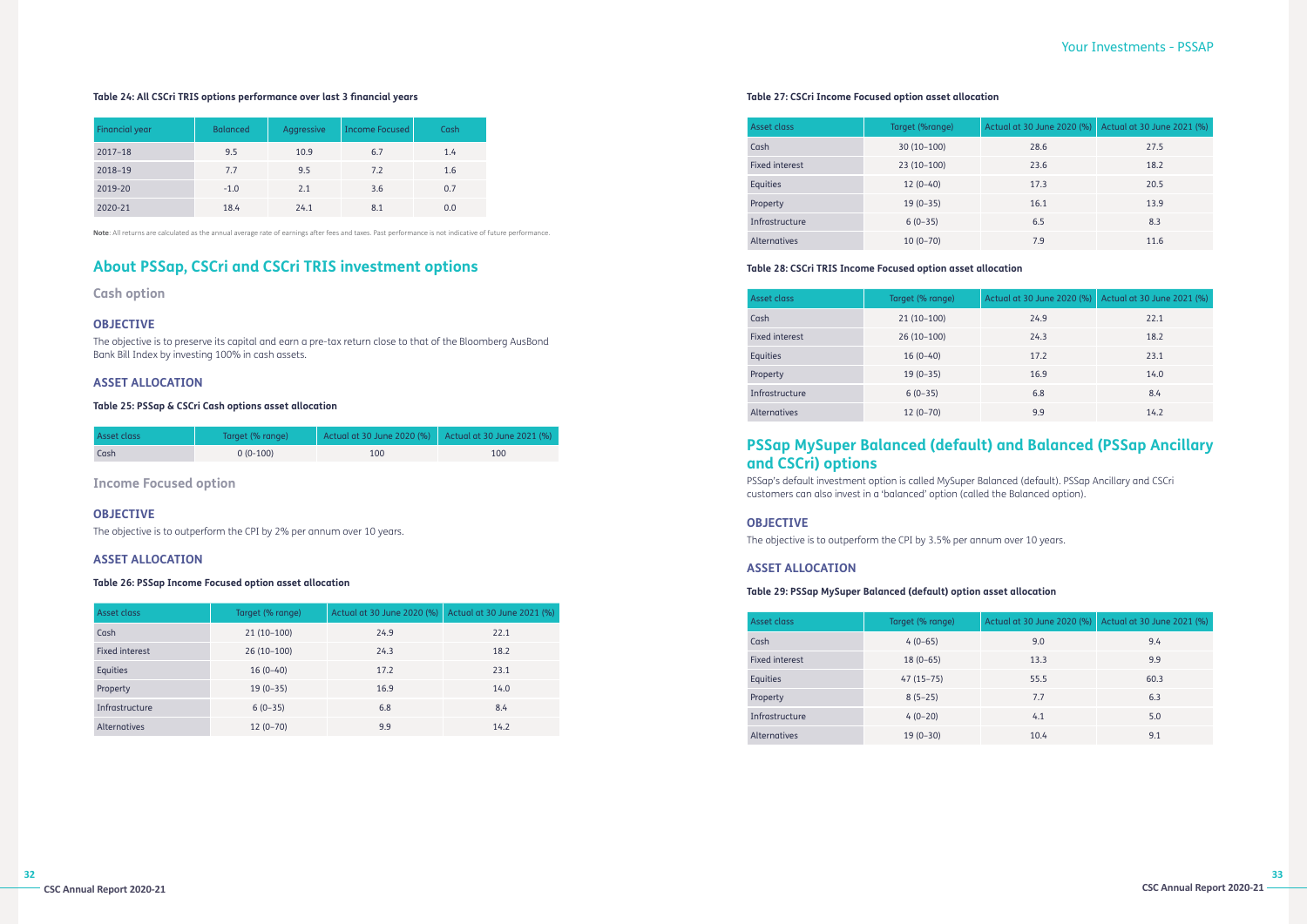# Your Investments - PSSAP

# **Table 30: Balanced option (PSSap Ancillary members only) asset allocation**

| Asset class         | Target (% range) | Actual at 30 June 2020 (%) Actual at 30 June 2021 (%) |      |
|---------------------|------------------|-------------------------------------------------------|------|
| Cash                | $4(0-65)$        | 9.0                                                   | 9.4  |
| Fixed interest      | $18(0-65)$       | 13.3                                                  | 9.9  |
| Equities            | $47(15-75)$      | 55.5                                                  | 60.3 |
| Property            | $8(5-25)$        | 7.7                                                   | 6.3  |
| Infrastructure      | $4(0-20)$        | 4.1                                                   | 5.0  |
| <b>Alternatives</b> | $19(0-30)$       | 10.4                                                  | 9.1  |

# **Table 31: CSCri Balanced option asset allocation**

| Asset class           | Target (% range) | Actual at 30 June 2020 (%) | Actual at 30 June 2021 (%) |
|-----------------------|------------------|----------------------------|----------------------------|
| Cash                  | $15(0-65)$       | 16.9                       | 16.2                       |
| <b>Fixed interest</b> | $15(0-65)$       | 19.6                       | 16.5                       |
| Equities              | $40(15-75)$      | 41.3                       | 44.9                       |
| Property              | $8(5-25)$        | 7.5                        | 7.1                        |
| Infrastructure        | $4(0-20)$        | 4.1                        | 5.1                        |
| <b>Alternatives</b>   | $18(0-30)$       | 10.6                       | 10.2                       |

# **Table 32: CSCri TRIS Balanced option asset allocation**

| Asset class           | Target (% range) | Actual at 30 June 2020 (%) | Actual at 30 June 2021 (%) |
|-----------------------|------------------|----------------------------|----------------------------|
| Cash                  | $4(0-65)$        | 9.0                        | 9.4                        |
| <b>Fixed interest</b> | $18(0-65)$       | 13.3                       | 9.9                        |
| Equities              | $47(15-75)$      | 55.5                       | 60.3                       |
| Property              | $8(5-25)$        | 7.7                        | 6.3                        |
| Infrastructure        | $4(0-20)$        | 4.1                        | 5.0                        |
| Alternatives          | $19(0-30)$       | 10.4                       | 9.1                        |

# **Aggressive option**

# **OBJECTIVE**

The objective is to outperform the CPI by 4.5% per annum over 10 years.

# **ASSET ALLOCATION**

# **Table 33: PSSap Aggressive option asset allocation**

| Asset class    | Target (% range) | Actual at 30 June 2020 (%) | Actual at 30 June 2021 (%) |
|----------------|------------------|----------------------------|----------------------------|
| Cash           | $2(0-35)$        | 4.5                        | 1.4                        |
| Fixed interest | $4(0-35)$        | 3.9                        | 2.3                        |
| Equities       | $67(20-95)$      | 71.4                       | 76.1                       |
| Property       | $11.5(0-50)$     | 8.1                        | 7.4                        |
| Infrastructure | $5.5(0-50)$      | 5.5                        | 6.3                        |
| Alternatives   | $10(0-70)$       | 6.6                        | 6.5                        |

# **Table 34: CSCri Aggressive option asset allocation**

| Asset class    | Target (% range) | Actual at 30 June 2020 (%) | Actual at 30 June 2021 (%) |
|----------------|------------------|----------------------------|----------------------------|
| Cash           | $2(0-35)$        | 4.9                        | 2.4                        |
| Fixed interest | $6(0-35)$        | 7.4                        | 4.2                        |
| Equities       | $60(20-95)$      | 60.2                       | 64.7                       |
| Property       | $11.5(0-50)$     | 9.9                        | 8.9                        |
| Infrastructure | $5.5(0-50)$      | 5.9                        | 6.7                        |
| Alternatives   | $15(0-70)$       | 11.7                       | 13.1                       |

# **Table 35: CSCri TRIS Aggressive option asset allocation**

| Asset class           | Target (% range) | Actual at 30 June 2020 (%) | Actual at 30 June 2021 (%) |
|-----------------------|------------------|----------------------------|----------------------------|
| Cash                  | $2(0-35)$        | 4.5                        | 1.4                        |
| <b>Fixed interest</b> | $4(0-35)$        | 3.9                        | 2.3                        |
| <b>Equities</b>       | $67(20-95)$      | 71.4                       | 76.1                       |
| Property              | $11.5(0-50)$     | 8.1                        | 7.4                        |
| Infrastructure        | $5.5(0-50)$      | 5.5                        | 6.3                        |
| Alternatives          | $10(0-70)$       | 6.6                        | 6.5                        |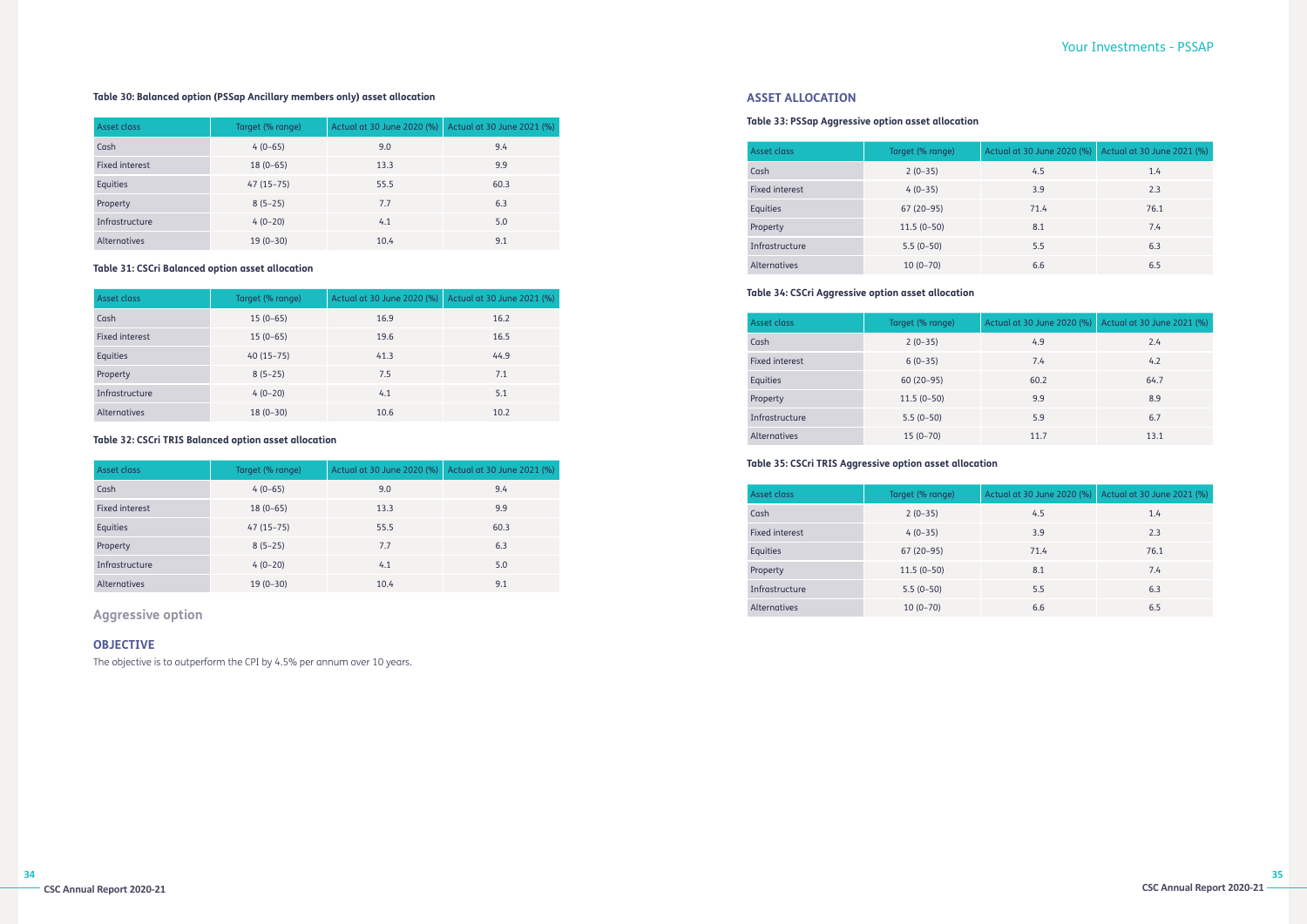# **FUNDS UNDER MANAGEMENT**

### **Table 36: PSSap Funds under management**

| Asset class                     | At 30 June 2020 \$(m)<br>At 30 June 2021 \$(m) |           |
|---------------------------------|------------------------------------------------|-----------|
| Cash                            | 481.94                                         | 284.33    |
| Income Focused                  | 364.40                                         | 431.30    |
| <b>MySuper Balanced</b>         | 12,333.94                                      | 15,315.89 |
| <b>Balanced (Default)</b>       | 154.20                                         | 202.99    |
| Aggressive                      | 1,554.15                                       | 2,389.12  |
| <b>Operational Risk Reserve</b> | 57.34                                          | 64.58     |
| <b>Total</b>                    | 14,945.97                                      | 18,688.21 |

**Note**: The Operational Risk Reserve is not an investment option. It is required by law for the purpose of providing a source of financial resources to help protect customers' interests should an operational risk event occur, such as the use of an inaccurate unit price to process a transaction that results in losses to the Fund or to customers.

Note: The Operational Risk Reserve is not an investment option. It is required by law for the purpose of providing a source of financial resources to help protect customers' interests should an operational risk event occur, such as the use of an inaccurate unit price to process a transaction that results in losses to the Fund or to customers.

### **Table 37: CSCri Funds under management**

| Asset class                     | At 30 June 2020 \$(m) | At 30 June 2021 \$(m) |
|---------------------------------|-----------------------|-----------------------|
| Cash                            | 32.37                 | 23.94                 |
| Income Focused (Default)        | 177.55                | 215.60                |
| <b>Balanced</b>                 | 130.79                | 175.29                |
| Aggressive                      | 24.83                 | 40.02                 |
| <b>Operational Risk Reserve</b> | 1.41                  | 1.59                  |
| <b>Total</b>                    | 366.95                | 456.44                |

### **Table 38: CSCri TRIS Funds under management**

| Asset class                     | At 30 June 2020 \$(m) | At 30 June 2021 \$(m) |
|---------------------------------|-----------------------|-----------------------|
| Cash                            | 6.01                  | 3.60                  |
| <b>Income Focused</b>           | 22.61                 | 20.87                 |
| <b>Balanced (Default)</b>       | 21.73                 | 22.95                 |
| Aggressive                      | 3.89                  | 6.26                  |
| <b>Operational Risk Reserve</b> | 0.21                  | 0.24                  |
| <b>Total</b>                    | 54.45                 | 53.92                 |

**Note**: The Operational Risk Reserve is not an investment option. It is required by law for the purpose of providing a source of financial resources to help protect customers' interests should an operational risk event occur, such as the use of an inaccurate unit price to process a transaction that results in losses to the Fund or to customers.

# **Other information about our investments**

# **Assets in excess of 5% of Fund**

There was no single asset greater than 5% of the total assets of the Fund at 30 June 2021.

# **Calculation of unit prices**

Your investment in PSSap is valued in units. The unit price for an investment option reflects the total value of assets in the investment option (less expense and taxes other than those deducted directly from your account), divided by the number of all units issued in the investment option.

PSSap uses units and daily unit prices to process transactions on your account, perform switches between investment options and track the value of your investment in the Fund.

When contributions are paid into your account, that money buys a number of units and the value of each unit (in dollars) is known as the unit price. Each investment option has a different unit price that can change daily, due to changes in investment markets and the value of assets. Investment earnings attributable to your account are reflected in the price of units that you hold.

Generally CSC bases its calculation of the value of assets in each investment option on the latest available market value at the end of each business day. Using these values, CSC will generally calculate the unit price for a given business day on the next business day. For example, CSC will generally calculate the unit price for 1 September (if a business day) and make it available on 2 September (if a business day).

If CSC is unable to determine a unit price for a business day on the following business day due to an unforeseeable event, such as a trading suspension in relevant markets, all reasonable steps will be taken to recommence unit pricing as soon as possible. The costs associated with the purchase or sale of fund investments are reflected in the unit price for the relevant investment option through a buy-sell spread. For further information, refer to the Fees and other costs booklet, which forms part of the PSSap Product Disclosure Statement (PDS), available at **[csc.gov.au](http://www.csc.gov.au)**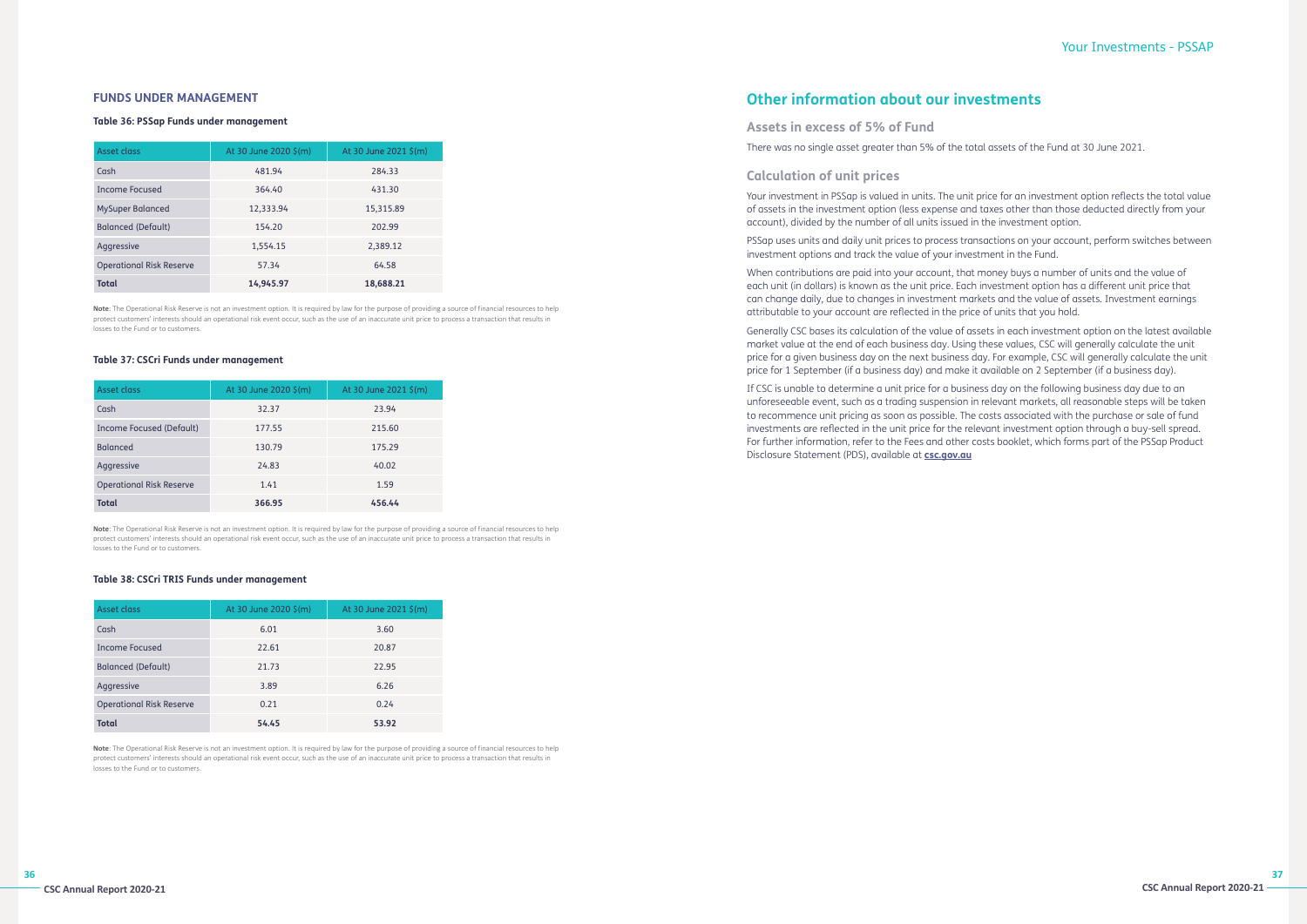# PSSAP FINANCIAL OVERVIEW 2020–21

### **Table 49. PSSap unaudited financial information for 2020–21**

|                                                         | \$'000     |  |
|---------------------------------------------------------|------------|--|
| Net assets available to pay benefits as at 30 June 2020 | 15,358,503 |  |
| Revenue                                                 |            |  |
| Interest                                                | 87         |  |
| Changes in fair value of investments                    | 2,826,553  |  |
| <b>Employer contributions</b>                           | 1,432,262  |  |
| Member contributions                                    | 90,831     |  |
| Transfers from other funds                              | 455,057    |  |
| Government co-contributions                             | 240        |  |
| Low income superannuation tax offset contributions      | 2,569      |  |
| Insurance claims received and other revenue             | 37,398     |  |
| Total revenue                                           | 4,844,997  |  |
| Insurance premium expense                               | (104, 059) |  |
| Other administration expenses                           | (13, 280)  |  |
| Benefits, transfers and pensions paid and payable       | (695, 142) |  |
| Total expenses <sup>1</sup>                             | (812, 481) |  |
| Income tax expense                                      | (202, 976) |  |
| Net increase in net assets available to pay benefits    | 3,829,540  |  |
| Net assets available to pay benefits as at 30 June 2021 | 19,188,043 |  |
| Assets and liabilities as at 30 June 2021 <sup>1</sup>  |            |  |
| Investments <sup>2</sup>                                | 19,170,418 |  |
| Cash                                                    | 191,048    |  |
| Other assets                                            | 1,870      |  |
| <b>Total assets</b>                                     | 19,363,336 |  |
| Liabilities                                             |            |  |
| Benefits and pensions payable                           | (1, 579)   |  |
| Other payables                                          | (10, 653)  |  |
| Current tax liabilities                                 | (163,061)  |  |
| <b>Total liabilities</b>                                | (175, 293) |  |
| Net assets available to pay benefits as at 30 June 2021 | 19,188,043 |  |

<sup>1</sup>Expenses relating to investment management were borne by the underlying investments of the Plan. Costs other than those incurred in managing and investing Plan assets are met by CSC and are disclosed as 'other administration expenses' above. Administration fees are paid by members to cover these costs.

2 The value of investments shown above reconciles with the total Fund values shown in tables 37 and 38 on page 36 as follows:

|                      | \$'000     |  |
|----------------------|------------|--|
| PSSap options        |            |  |
| Cash                 | 284,328    |  |
| Income Focused       | 431,301    |  |
| MySuper Balanced     | 15,315,889 |  |
| Balanced             | 202,989    |  |
| Aggressive           | 2,389,124  |  |
| <b>CSCri options</b> |            |  |
| Cash                 | 23,943     |  |

# PSSap Financial overview

| <b>Income Focused</b>                                                | 215,599    |  |
|----------------------------------------------------------------------|------------|--|
| <b>Balanced</b>                                                      | 175,293    |  |
| Aggressive                                                           | 40,016     |  |
| Cash - TRIS                                                          | 3,601      |  |
| <b>Income Focused - TRIS</b>                                         | 20,867     |  |
| <b>Balanced - TRIS</b>                                               | 22,952     |  |
| Aggressive - TRIS                                                    | 6,255      |  |
| Investments backing the operational risk reserve                     | 66,413     |  |
| <b>Total Fund</b>                                                    | 19,198,570 |  |
| Add/(less)                                                           |            |  |
| Adjustment from unit pricing to financial statements valuation basis | (28, 152)  |  |
|                                                                      | 19,170,418 |  |
|                                                                      |            |  |

The assets of PSSap are invested in the AIT, where they are pooled with the investments of CSC's other schemes. The AIT invests in multiple specialist investment funds and portfolios.

The AIT receives income such as dividends, interest, trust distributions and gains and losses on sale and incurs administration and management expenses including expenses that would otherwise be incurred by PSSap.

The operating surplus or deficit generated by the AIT is reflected in daily unit prices released by the AIT for its unitholders including PSSap, and daily PSSap unit prices based on the AIT unit prices are published on the CSC website. If you would like to see a copy of the PSSap audited financial statements for this year and the report from the auditor, please refer to our Annual Report to Parliament (which is published and tabled in the Parliament in October) at **csc.gov.au**, send an email to **members@pssap.com.au**, call us on **1300 725 171** or write to PSSap, Locked Bag 9300, Wollongong DC NSW 2500.

The Plan holds specific reserves including an operational risk reserve and an administration reserve. The administration reserve was established during 2020-21 financial year. The purpose of the operational risk reserve (ORR) is to provide adequate financial resources to address potential losses arising from an operational risk event (such as the use of an inaccurate unit price to process a transaction that results in losses to the fund or to customers). The operational risk reserve target amount is determined in accordance with CSC's Operational Risk Financial Requirement Strategy, and any accruals to and calls upon the reserve are also managed in accordance with that strategy. The purpose of the administration reserve is to pay for non-recurring expenses of the Plan relating to legislative change, enhancements to member services, extensions to the product range of the Plan, changes to achieve operational efficiencies or to enable the Plan to sustain operations through delays in payments of committed funding. The administration reserve was funded from unallocated interest income held in fund bank accounts on establishment. No further funds will be transferred to the administration reserve, nor will interest accrue to the administration reserve. The use and management of the administration reserve is conducted in accordance with CSC's Administration Reserve Strategy. The total of the reserves as at 30 June for the past three years was \$78.9 million in 2021, \$59.0 million in 2020 and \$50.9 million in 2019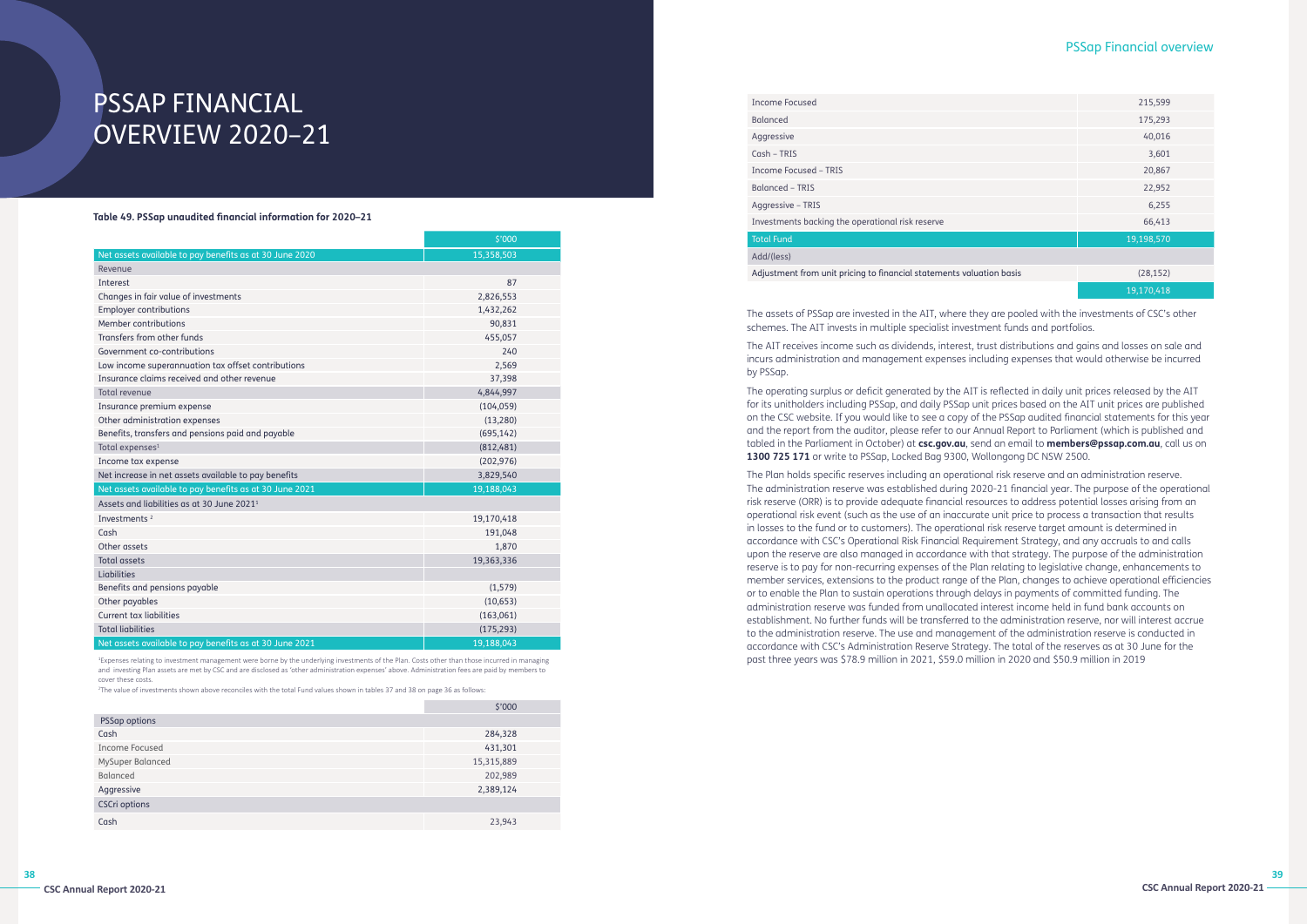# ADF **Super**

# Your Investments - ADF Super

# **Australian Defence Force Superannuation Scheme**

ADF Super was established on 1 July 2016 and is an open accumulation scheme. ADF Super is generally available to current and former members of the Australian Defence Force (subject to conditions), including reservists who are in full-time continuous service.

# **ADF Super investment performance summary**

# **Table 39: All ADF Super investment options performance over last 5 years to 30 June 2021**

| Option                      | 1 yr (%) | 3 yrs (% pa) | 5 yrs (% pa) |
|-----------------------------|----------|--------------|--------------|
| Cash                        | 0.0      | 0.8          | 1.1          |
| Income Focused              | 7.8      | 6.0          | 6.0          |
| <b>Balanced (Default)</b>   | 17.9     | 7.8          | 8.4          |
| Aggressive                  | 23.4     | 11.2         | 11.2         |
| <b>Australian Inflation</b> | 3.8      | 1.7          | 1.8          |

**Note**: All returns are calculated as the annually compounded average rate of earnings after tax and fees. Past performance is not indicative of future performance. CPI inflation shown to assist with comparison to objectives.

# **Investment performance**

# **Table 40: All ADF Super options performance over last five financial years**

| Financial year | <b>Balanced</b><br>(Default) | Aggressive | <b>Income Focused</b> | Cash |
|----------------|------------------------------|------------|-----------------------|------|
| 2016-17        | 9.4                          | 11.6       | 5.9                   | 1.6  |
| $2017 - 18$    | 9.3                          | 10.6       | 6.2                   | 1.5  |
| 2018-19        | 7.6                          | 9.4        | 7.0                   | 1.6  |
| 2019-20        | $-1.3$                       | 1.8        | 3.4                   | 0.7  |
| 2020-21        | 17.9                         | 23.4       | 7.8                   | 0.0  |

**Note**: All returns are calculated as the annual average rate of earnings after fees and taxes. Past performance is not indicative of future performance.

# **About ADF Super investment options**

**Cash option**

# **OBJECTIVE**

The objective is to preserve its capital and earn a pre-tax return close to that of the Bloomberg AusBond bank bill index by investing 100% in cash assets.

# **ASSET ALLOCATION**

# **Table 41: ADF Super Cash option asset allocation**

| Asset class | Target (% range) | Actual at 30 June 2020 (%) Actual at 30 June 2021 (%) |     |
|-------------|------------------|-------------------------------------------------------|-----|
| Cash        | $0(0-100)$       | 100                                                   | 100 |

**Income Focused option**

# **OBJECTIVE**

**To outperform the CPI by 2% per annum over 10 years.**

# **ASSET ALLOCATION**

# **Table 42: ADF Super Income Focused option asset allocation**

| Asset class           | Target (% range) | Actual at 30 June 2020 (%) | Actual at 30 June 2021 (%) |
|-----------------------|------------------|----------------------------|----------------------------|
| Cash                  | $21(10-100)$     | 24.9                       | 22.1                       |
| <b>Fixed interest</b> | $26(10-100)$     | 24.3                       | 18.2                       |
| <b>Equities</b>       | $16(0-40)$       | 17.2                       | 23.1                       |
| Property              | $19(0-35)$       | 16.9                       | 14.0                       |
| Infrastructure        | $6(0-35)$        | 6.8                        | 8.4                        |
| <b>Alternatives</b>   | $12(0-70)$       | 9.9                        | 14.2                       |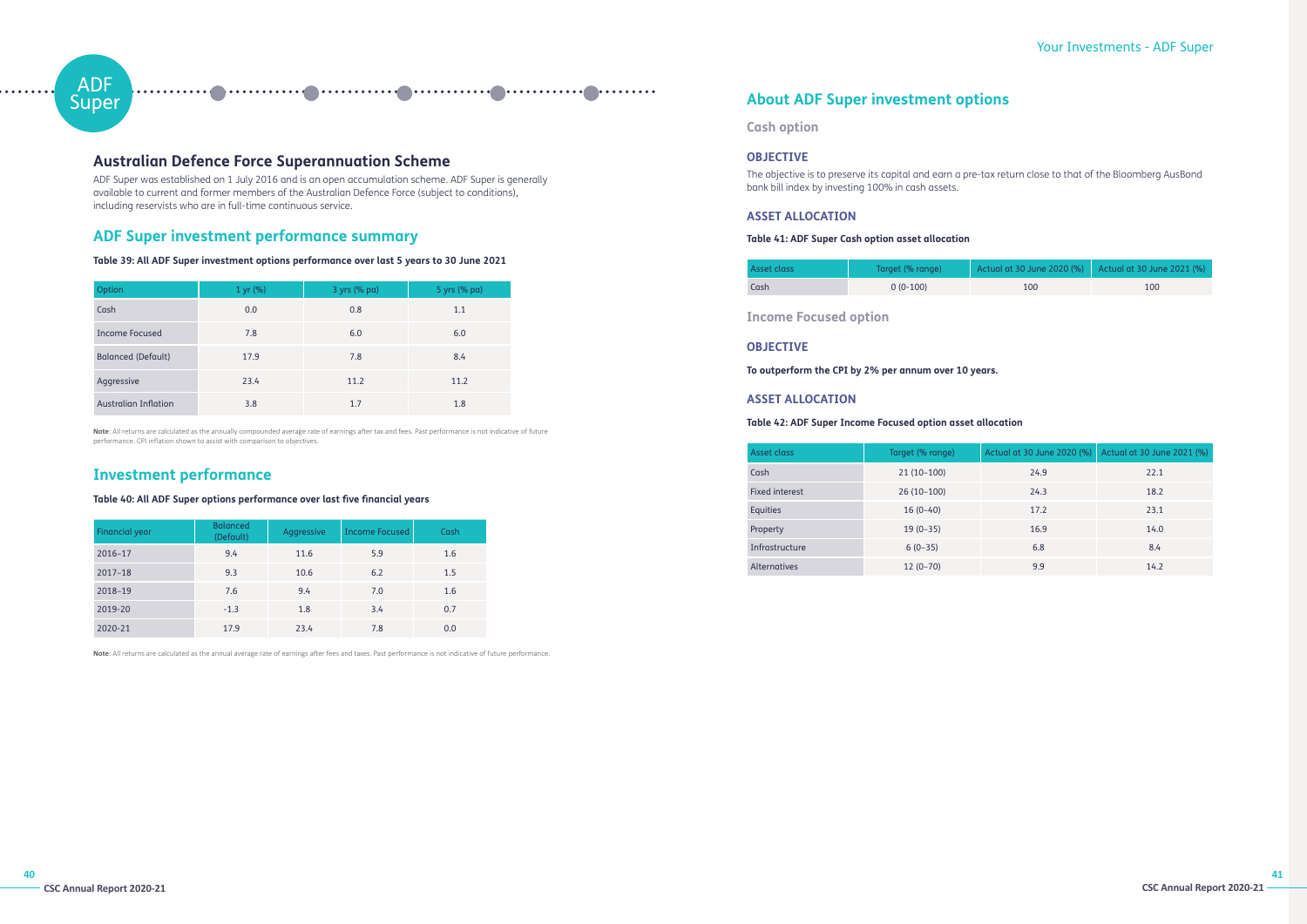# **MySuper Balanced (default) option**

The ADF Super default option is called the MySuper Balanced option.

# **OBJECTIVE**

The objective is to outperform the CPI by 3.5% per annum over 10 years.

# **ASSET ALLOCATION**

# **Table 43: ADF Super MySuper Balanced (default) option asset allocation**

| Asset class    | Target (% range) | Actual at 30 June 2020 (%) | Actual at 30 June 2021 (%) |
|----------------|------------------|----------------------------|----------------------------|
| Cash           | $4(0-65)$        | 9.0                        | 9.4                        |
| Fixed interest | $18(0-65)$       | 13.3                       | 9.9                        |
| Equities       | $47(15-75)$      | 55.5                       | 60.3                       |
| Property       | $8(5-25)$        | 7.7                        | 6.3                        |
| Infrastructure | $4(0-20)$        | 4.1                        | 5.0                        |
| Alternatives   | $19(0-30)$       | 10.4                       | 9.1                        |

# **Aggressive option**

# **OBJECTIVE**

The objective is to outperform the CPI by 4.5% per annum over 10 years.

# **ASSET ALLOCATION**

# **Table 44: ADF Super Aggressive option asset allocation**

| Asset class           | Target (% range) | Actual at 30 June 2020 (%) | Actual at 30 June 2021 (%) |
|-----------------------|------------------|----------------------------|----------------------------|
| Cash                  | $2(0-35)$        | 4.5                        | 1.4                        |
| <b>Fixed interest</b> | $4(0-35)$        | 3.9                        | 2.3                        |
| Equities              | $67(20-95)$      | 71.4                       | 76.1                       |
| Property              | $11.5(0-50)$     | 8.1                        | 7.4                        |
| Infrastructure        | $5.5(0-50)$      | 5.5                        | 6.3                        |
| <b>Alternatives</b>   | $10(0-70)$       | 6.6                        | 6.5                        |

# **FUNDS UNDER MANAGEMENT**

# **Table 45: ADF Super Funds under management**

| Asset class                     | Actual at 30 June 2020 \$(m) | Actual at 30 June 2021 \$(m) |
|---------------------------------|------------------------------|------------------------------|
| Cash                            | 3.57                         | 2.75                         |
| Income Focused                  | 2.61                         | 4.23                         |
| <b>Balanced (Default)</b>       | 434.24                       | 742.15                       |
| Aggressive                      | 33.56                        | 83.06                        |
| <b>Operational Risk Reserve</b> | 0.40                         | 0.67                         |
| Total                           | 474.38                       | 832.86                       |

# **Other information about our investments**

# **Assets in excess of 5% of the Fund**

There was no single asset greater than 5% of the total assets of the Fund at 30 June 2021.

# **Calculation of unit prices**

Your investment in ADF Super is valued in units. The unit price for an investment option reflects the total value of assets in the investment option (less expense and taxes other than those deducted directly from your account), divided by the number of all units issued in the investment option.

ADF Super uses units and daily unit prices to process transactions on your account, perform switches between investment options and track the value of your investment in the Fund.

When contributions are paid into your account, that money buys a number of units and the value of each unit (in dollars) is known as the unit price. Each investment option has a different unit price that can change daily, due to changes in investment markets and the value of assets. Investment earnings attributable to your account are reflected in the price of units that you hold.

Generally CSC bases its calculation of the value of assets in each investment option on the latest available market value at the end of each business day. Using these values, CSC will generally calculate the unit price for a given business day on the next business day. For example, CSC will generally calculate the unit price for 1 September (if a business day) and make it available on 2 September (if a business day).

If CSC is unable to determine a unit price for a business day on the following business day due to an unforeseeable event, such as a trading suspension in relevant markets, all reasonable steps will be taken to recommence unit pricing as soon as possible. The costs associated with the purchase or sale of fund investments are reflected in the unit price for the relevant investment option through a buy-sell spread. For further information, refer to the Fees and other costs booklet, which forms part of the ADF Super Product Disclosure Statement (PDS), available at csc.gov.au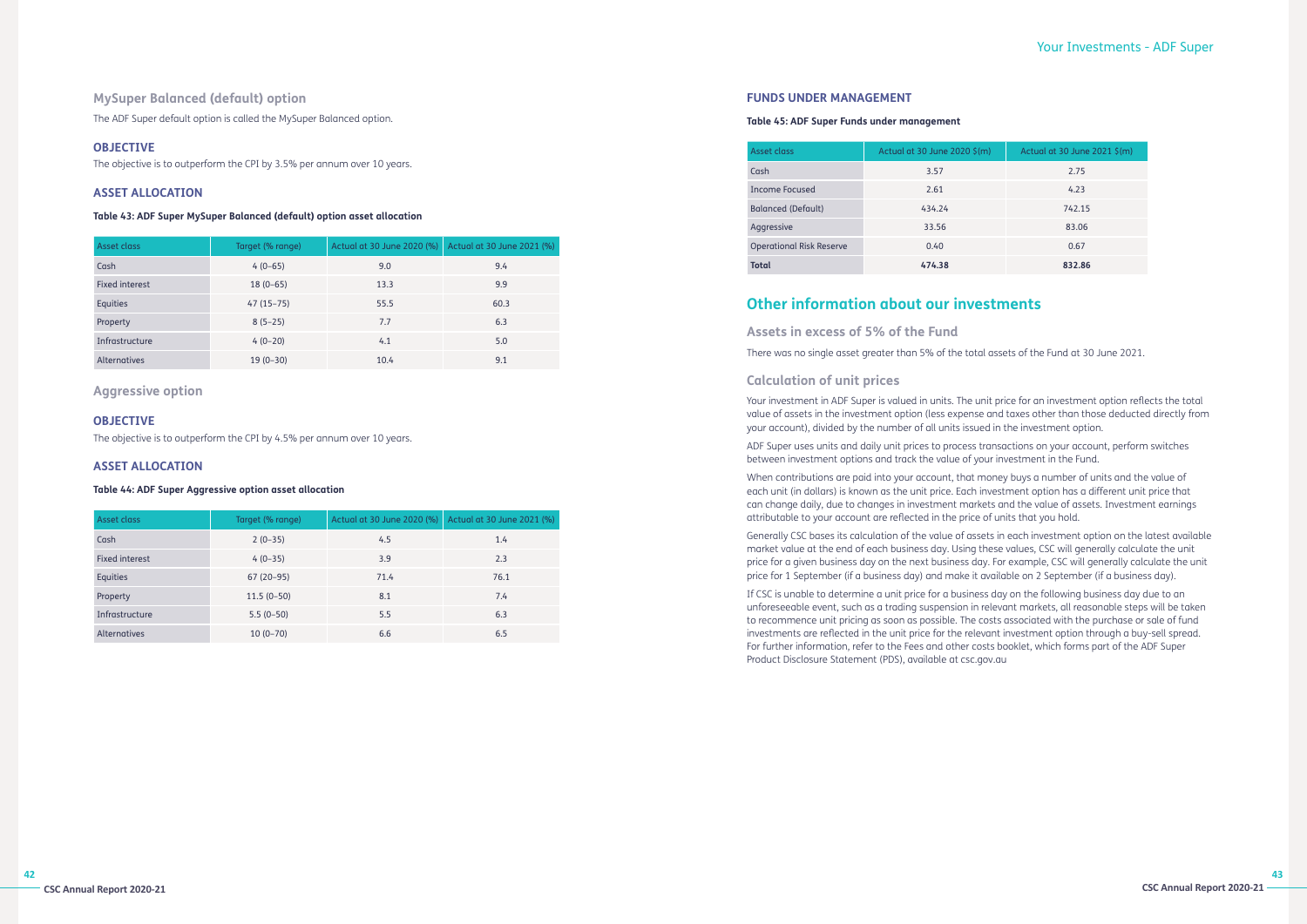# ADF SUPER FINANCIAL OVERVIEW 2020–21

**Table 50. ADF Super unaudited financial information for 2020–21**

|                                                         | \$'000    |  |
|---------------------------------------------------------|-----------|--|
| Net assets available to pay benefits as at 30 June 2020 | 474,476   |  |
| Revenue                                                 |           |  |
| Interest                                                | 12        |  |
| Changes in fair value of investments                    | 109,488   |  |
| <b>Employer contributions</b>                           | 239,177   |  |
| Member contributions                                    | 5,030     |  |
| Transfers from other funds                              | 59,811    |  |
| Government co-contributions                             | 86        |  |
| Low income superannuation tax offset contributions      | 869       |  |
| Other revenue                                           | 24        |  |
| <b>Total revenue</b>                                    | 414,497   |  |
| Administration and other expenses                       | (2,036)   |  |
| Insurance premiums paid to insurer                      | (30)      |  |
| Benefits and transfers paid and payable                 | (18, 363) |  |
| Total expenses <sup>1</sup>                             | (20, 429) |  |
| Income tax expense                                      | (35,959)  |  |
| Net increase in net assets available to pay benefits    | 358,109   |  |
| Net assets available to pay benefits as at 30 June 2021 | 832,585   |  |
| Assets and liabilities as at 30 June 2021 <sup>2</sup>  |           |  |
| Investments <sup>2</sup>                                | 831,605   |  |
| Cash                                                    | 29,170    |  |
| Other assets                                            | 72        |  |
| <b>Total assets</b>                                     | 860,847   |  |
| Liabilities                                             |           |  |
| Benefit payables                                        | (4)       |  |
| Other payables                                          | (194)     |  |
| <b>Current tax liabilities</b>                          | (28,064)  |  |
| <b>Total liabilities</b>                                | (28, 262) |  |
| Net assets available to pay benefits                    | 832,585   |  |

<sup>1</sup> Expenses relating to investment management were borne by the underlying investments of the Scheme. Costs other than those incurred in managing and investing Scheme assets are met by CSC and are disclosed as 'other administration expenses' above. Administration fees are paid by customers to cover these costs. As the Scheme is yet to reach the sufficient scale required to cover its total administration costs from the administration fees paid by customers, the Department of Defence has also contributed further administration funding; 2 The value of investments shown above reconciles with the total Fund values shown on table 45 on page 43 as follows:

# ADF Super Financial overview

| <b>ADF Super options</b>                                             |         |  |
|----------------------------------------------------------------------|---------|--|
| Cash                                                                 | 2,749   |  |
| <b>Income Focused</b>                                                | 4,226   |  |
| MySuper Balanced                                                     | 742,147 |  |
| Aggressive                                                           | 83,060  |  |
| Assets backing the operational risk reserve                          | 667     |  |
| <b>Total Fund</b>                                                    | 832,85  |  |
| Add/(less)                                                           |         |  |
| Adjustment from unit pricing to financial statements valuation basis | (1,244) |  |
| Net assets available to pay benefits                                 | 831,605 |  |
|                                                                      |         |  |

The assets of ADF Super are invested in the AIT, where they are pooled with the investments of CSC's other schemes. The AIT invests in multiple specialist investment funds and portfolios.

The AIT receives income such as dividends, interest, trust distributions and gains and losses on sale and incurs administration and management expenses including expenses that would otherwise be incurred by ADF Super.

The operating surplus or deficit generated by the AIT is reflected in daily unit prices released by the AIT for its unitholders including ADF Super, and daily ADF Super unit prices based on the AIT unit prices are published on the CSC website. If you would like to see a copy of the ADF Super audited financial statements for this year and the report from the auditor, please refer to our Annual Report to Parliament (which is published and tabled in the Parliament in October) at **csc.gov.au**, send an email to **members@adfsuper.gov.au**, call us on **1300 203 3439** or write to ADF Super, Locked Bag 9400, Wollongong DC NSW 2500.

The Scheme holds specific reserves including an operational risk reserve and an administration reserve. The administration reserve was established during 2020-21 financial year. The purpose of the operational risk reserve (ORR) is to provide adequate financial resources to address potential losses arising from an operational risk event (such as the use of an inaccurate unit price to process a transaction that results in losses to the fund or to customers). The operational risk reserve target amount is determined in accordance with CSC's Operational Risk Financial Requirement Strategy, and any accruals to and calls upon the reserve are also managed in accordance with that strategy. The purpose of the administration reserve is to pay for non-recurring expenses of the Scheme relating to legislative change, enhancements to member services, extensions to the product range of the Scheme, changes to achieve operational efficiencies or to enable the Scheme to sustain operations through delays in payments of committed funding. The administration reserve was funded from unallocated interest income held in fund bank accounts on establishment. No further funds will be transferred to the administration reserve, nor will interest accrue to the administration reserve. The use and management of the administration reserve is conducted in accordance with CSC's Administration Reserve Strategy. The total of the reserves as at 30 June for the past three years was \$0.9 million in 2021, \$0.4 million in 2020 and \$0.2 million in 2019.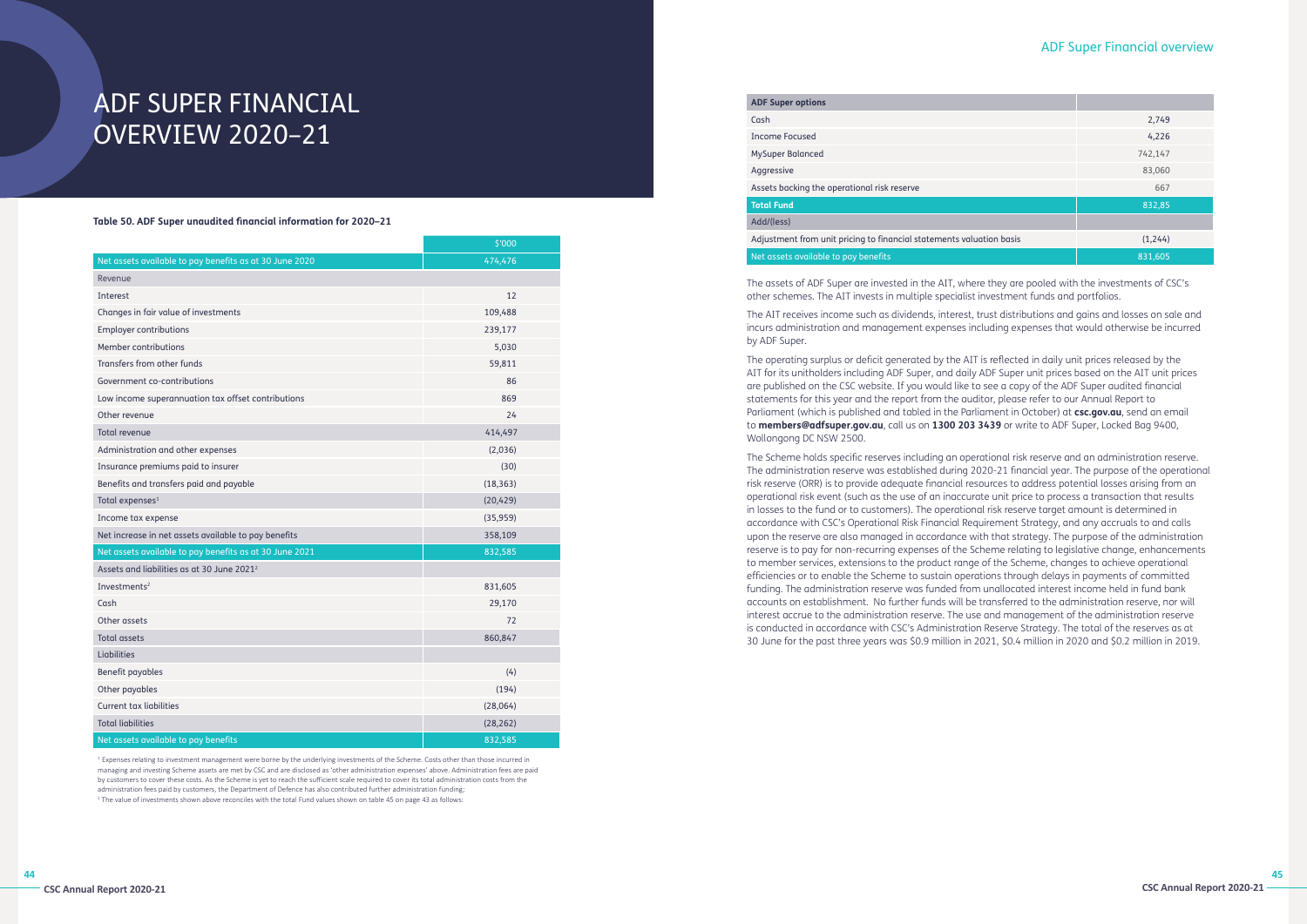# **Our investment management**

Listed below are the investment managers appointed to invest assets, as well as specialist investment funds and portfolios. Investments that represent less than 0.5% of CSC's funds under management as at 30 June 2021 are not included.

- Airlie Funds Management Pty Limited
- Anchorage Capital Partners Pty Limited
- Antipodes Partners Limited
- Arcadia Funds Management Limited
- AXA Investment Managers
- Bridgewater Associates, Inc
- Capital Today
- Eley Griffiths Group Pty Limited
- **Harbourvest**
- HRL Morrison & Co (Australia) Pty Limited
- Jennison Associates LLC
- Luxor Capital Group, LP
- Macquarie Investment Management Global Limited
- Magellan Asset Management Limited
- One Equity Partners LP
- Paradice Investment Management Pty Limited
- PGIM, Inc
- Pharo Management (UK) LLP
- Platinum Investment Management Limited
- Schroder Investment Management Australia Limited
- Osmosis Investment Management UK Limited
- Sequoia Capital
- State Street Global Advisors, Australia, Limited
- Steadfast Financial LP
- Stonepeak Infrastructure Partners
- Sunley House Capital Fund Limited
- T. Rowe Price International Ltd
- Wellington Management Australia Pty Limited
- Yarra Funds Management Limited

# **Our derivatives policy**

Investment managers who enter into an investment management agreement with CSC may use derivative securities (known as 'derivatives') to facilitate increases or decreases in the Fund's exposure to different investment markets.

Derivatives are financial instruments whose value changes in response to the changes in underlying variables. Examples include futures, options and forward exchange contracts.

# Our Investment Management

Derivatives within investment mandates are mainly used to reduce risk for customers. CSC's investment managers are not permitted to use derivative securities for gearing the Fund or any part of the Fund, or for placing the Fund in a position where it is short in an asset class.

Any investment mandates which permit an investment manager to use derivatives reflect the derivatives policy of the Fund as a whole. If CSC's investment managers are permitted to use derivatives, the limits will be clearly set out in the mandate. CSC's internal investment and operations teams (and custodian) monitor whether derivatives use is consistent with CSC's policy.

# **Payment of surcharge liability**

Surcharge is a tax on surchargeable superannuation contributions. It was abolished in July 2005 but still applies if a customer's adjusted taxable income prior to 2005-06 exceeded a certain amount. If we are informed by the Australian Taxation Office (ATO) that a customer's is assessed as having a surcharge liability, the customer can either have the amount deducted from their final benefit before it is paid, or pay some or all of their surcharge debt at any time before their benefit is payable.

Each scheme maintains a surcharge debt account for each customer to record any surcharge assessments from the ATO, together with any payments made by the customer and any interest required to be imposed.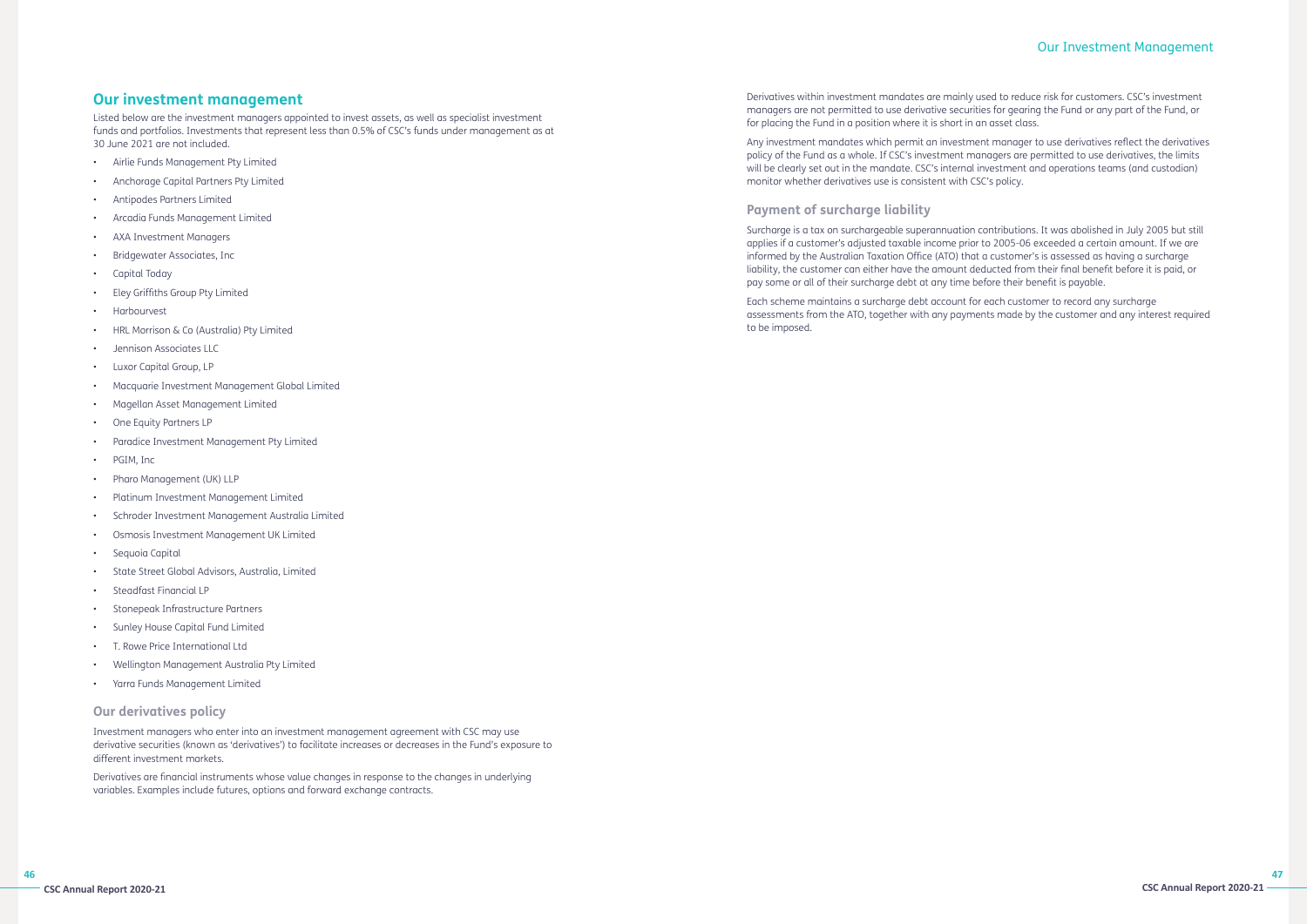**48**









# OUR BOARD

# Our Board

# **Mr Garry Hounsell**

Appointed 1 July 2016 to 30 June 2019; re-appointed 1 July 2019 to 30 June 2022, appointed as Chair on 1 July 2021 • Chair of the Audit Committee • Member of the Risk Committee • Member of the Board Governance Committee

- 
- 
- 
- Director of ARIA Co Pty Ltd

# **Air Vice-Marshal Tony Needham, AM**

Appointed 1 July 2016 to 30 June 2019; re-appointed 1 July 2019 to 30 June 2022 • Nominee of the Chief of the Defence Force • Chair of the Member Outcomes Committee • Member of the Remuneration and HR Committee • Deputy Chair of the MilitarySuper Reconsideration Committee • Deputy Chair of the Defence Force Case Assessment Panel

- 
- 
- 
- 
- Director of ARIA Co Pty Ltd

# **Air Vice-Marshal Margaret Staib, AM, CSC, FAICD**

Appointed 2 May 2014; re-appointed 2 May 2017 to 1 May 2020; re- appointed 2 May 2020 to 1 May 2023 • Nominee of the Chief of the Defence Force • Chair of the MilitarySuper Reconsideration Committee • Chair of the Defence Force Case Assessment Panel

- 
- 
- 
- Chair of the Risk Committee
	-
	- Member of the Audit Committee
	- Director of ARIA Co Pty Ltd

# **Dr Michael John Vertigan, AC**

Director from 1 July 2011 to 2016. Re -Appointed from 1 July 2017 to 30 June 2020; re-appointed 1 July 2020 to 30 June 2021 • Chair of the Board Governance Committee • Member of the Audit Committee • Member of the Risk Committee

- 
- 
- 
- Director of ARIA Co Pty Ltd

# **Mr Alistair Waters**

Appointed 25 February 2020 to 24 February 2023

- Member of the Audit Committee
- Member of the Risk Committee
- Member of the APS Reconsideration Committee
- Member of the Member Outcomes Committee
- Director of ARIA Co Pty Ltd

# **Director indemnity**

The director or a delegate of the Board, acting in good faith, will not be subject to any action, liability, claim or demand, for anything done (or not done) in the performance of their functions under CSC's governing legislation. CSC, however, may be subject to an action, liability, claim or demand.

All directors must meet the fitness and proprietary standards under the *SIS Act.* Director biographies are available at **[csc.gov.au](http://www.csc.gov.au)** 



As well as legislative indemnity for directors and delegates of the Board, CSC holds trustee liability and comprehensive crime insurance which complies with the *Corporations Act 2001*. CSC has provided all directors with a deed of indemnity, insurance and access.

# **Mrs Patrica Cross**

Appointed 1 July 2014; re-appointed 1 July 2017 to 30 June 2020 and 1 July 2020 to 30 June 2021

- Chair of the Board
- Member of the Board Governance Committee
- Member of the Remuneration and HR Committee
- Director of ARIA Co Pty Ltd



# **Mrs Ariane Barker**

Appointed 13 September 2016 to 12 September 2019; re-appointed 13 September 2019 to 30 June 2022

- Member of the Board Governance Committee
- Member of the Risk Committee
- Member of the Member Outcomes Committee
- Chair of ARIA Co Pty Ltd



# **The Hon. Chris Ellison**

Appointed 1 July 2014; re-appointed 1 July 2017 to 30 June 2020; re- appointed 1 July 2020 to 30 June 2023

- Chair of the Remuneration and HR Committee
- Chair of the APS Reconsideration Committee
- Member of the Members Outcome Committee
- Director of ARIA Co Pty Ltd



# **Ms Melissa Donnelly**

Appointed 1 July 2020 to 30 June 2023

- Member of the Board Governance Committee
- Member of the Remuneration and HR Committee
- Director of ARIA Co Pty Ltd.



In 2020–21 the Board consisted of an independent Chair and eight other directors. The Minister for Finance (the Minister) chooses four directors in consultation with the Minister for Defence. Of the remaining directors, two are nominated by the President of the Australian Council of Trade Unions (ACTU) and two are nominated by the Chief of the Defence Force. The Minister appoints all directors.

The Chair is appointed by the Minister after consultation with the Minister for Defence, and after the Board has agreed to the person proposed by the Minister.